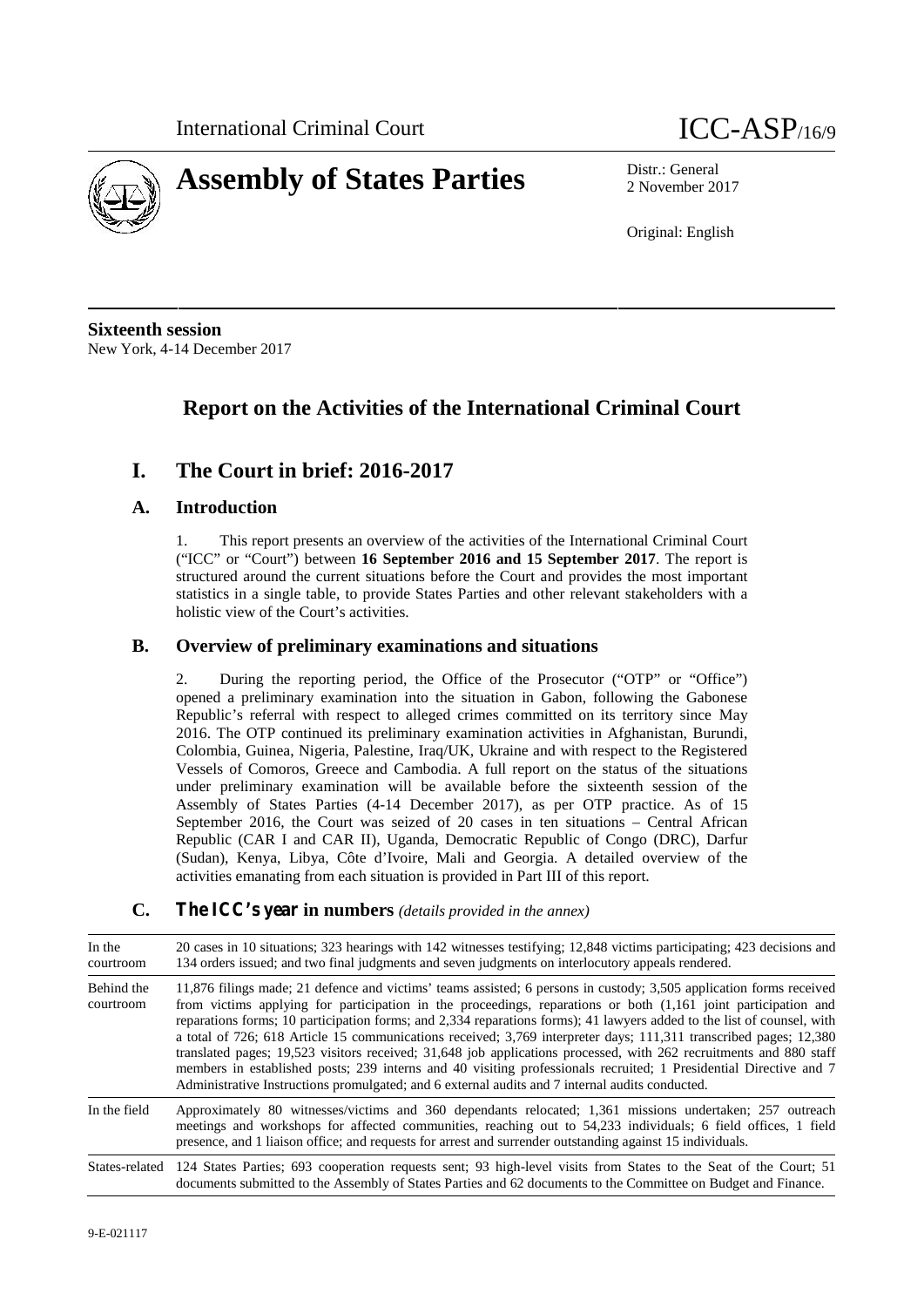## **II. Preliminary examinations**

3. The OTP conducts preliminary examinations of all situations that come to its attention to determine, on the basis of the legal criteria established by the Rome Statute ("the Statute") and the information available, whether the situations warrant investigation.

4. In the course of and inherent to its preliminary examination activities, in accordance with its 2012-2015 and 2016-2018 strategic plans and policies, the OTP seeks to contribute to two overarching goals of the Statute, i.e. ending impunity by encouraging genuine national proceedings and preventing crimes, thereby potentially obviating the need for the Court's intervention. Preliminary examination activities therefore constitute one of the most cost-effective ways for the Office to help fulfil the Court's mission. This is in line in particular with Strategic Goal 1, to conduct impartial, independent, high-quality preliminary examinations, investigations and prosecutions; and Goal 3, to further improve the quality and efficiency of preliminary examinations, investigations and prosecutions.

5. The factors set out in Article  $53(1)(a)-(c)$  of the Statute establish the legal framework for a preliminary examination. In order to determine whether there is a reasonable basis to proceed with an investigation into the situation, the Prosecutor considers jurisdiction, admissibility and the interests of justice.

6. The preliminary examination process is conducted on the basis of the facts and information available mostly in open sources, such as public documents, reports, videos and other materials from any reliable source. The Office will also conduct missions, as required, to meet relevant stakeholders from all sides, from government officials to civil society representatives, for the purpose of collecting information and explaining the nature and scope of the preliminary examination process.

7. All information gathered is subjected to a fully independent, impartial and thorough analysis. The Office's findings are preliminary in nature and may be reconsidered in light of new facts or evidence. The goal of this process is to make a fully informed determination of whether there is a reasonable basis to proceed with an investigation. No timelines are provided in the Statute for a decision on a preliminary examination.

## **III. Situations before the Court**

### **A. Situation in the Central African Republic (CAR)**

#### **1. Investigations**

8. The investigations initiated by the OTP on 24 September 2014 in the second CAR situation continue. The OTP focuses its current investigations on allegations of crimes that have reportedly been committed by the armed groups known as the ex-Séléka (broadly applicable to the entire period, regardless of the current composition of the groups currently claiming this name) on one side, and the anti-Balaka (idem), on the other. The OTP conducted 79 missions to nine countries, maintaining and building cooperation with the CAR authorities as well as with several neighbouring countries and the United Nations Multidimensional Integrated Stabilization Mission in the Central African Republic (MINUSCA).

9. The OTP continues to monitor and encourage national proceedings in relation to all parties to the conflict and to all those individuals potentially responsible for crimes under its jurisdiction, and closely follows the developments at the Special Criminal Court for CAR. In line with its Strategic Goal number 9, the OTP stands ready to cooperate and exchange best practices with all CAR judicial actors. Discussions have taken place on possible constructive interactions between the Court and such actors, including during a pilot visit by members working for the United Nations (UN) peacekeeping operation in CAR, MINUSCA, to the Court in June – July 2017.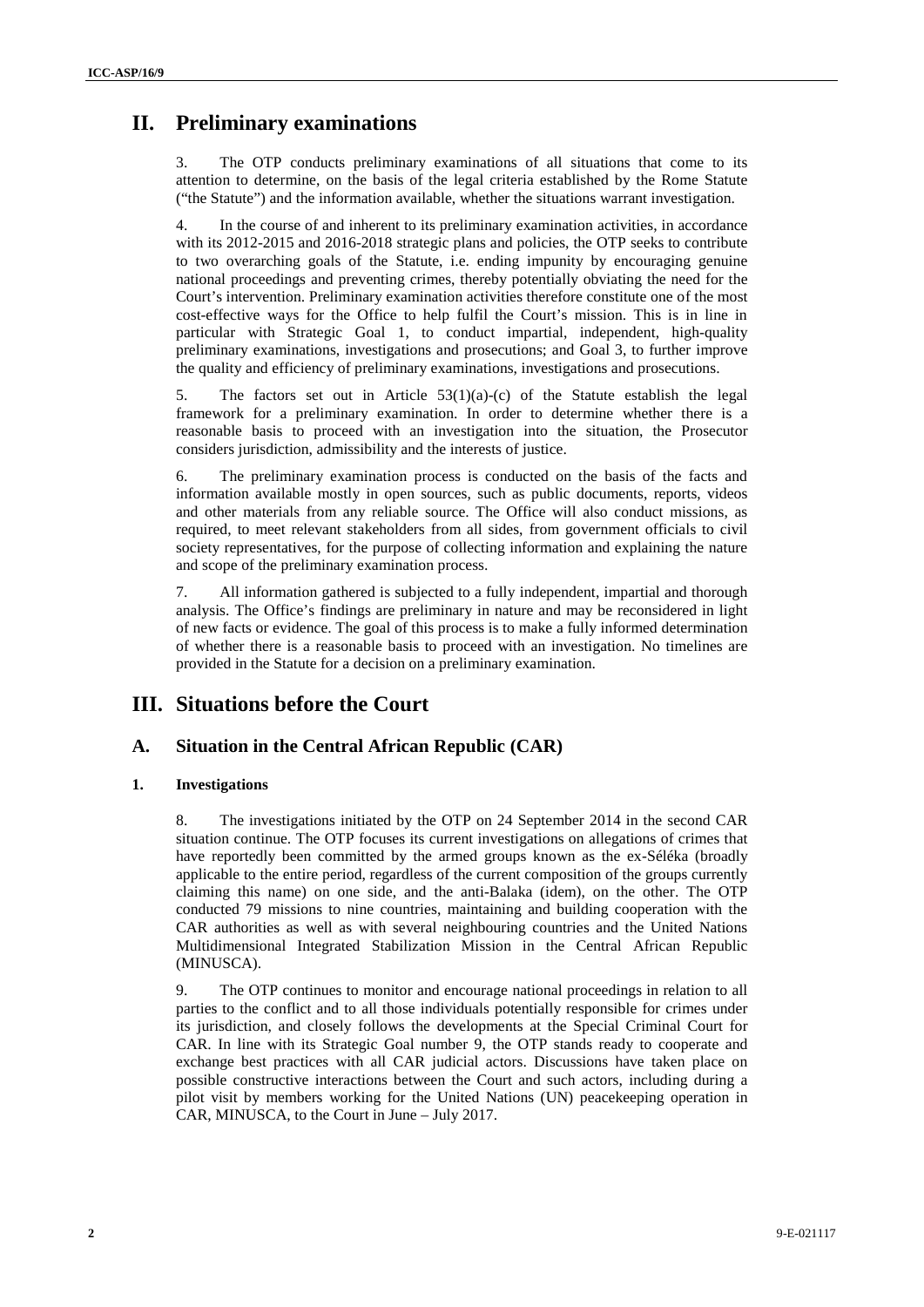#### **2. Judicial developments**

#### *a) The Prosecutor v. Jean-Pierre Bemba Gombo*

10. On 19 September 2016, the document in support of the appeal against Mr Bemba's conviction was filed by the Defence and the written briefing on the appeal concluded on 9 February 2017.

11. On 21 October 2016, the Defence and the Prosecution filed their documents in relation to the appeal against Mr Bemba's sentence of 18 years' imprisonment and the written briefing on the appeal concluded on 23 February 2017.

12. Reparations proceedings have commenced and by June 2017 Trial Chamber III had established a panel of four experts to report on reparations issues – the report is expected in September 2017. A reparations order is expected by early 2018.

13. Reparations proceedings are well under way. On 22 July 2016, Trial Chamber III issued an order requesting submissions from the parties and others relevant to reparations, ordering *inter alia* the Registry to provide observations on reparations by 31 October 2016 and to identify experts in five different areas of expertise within the same deadline. The deadline to identify experts was later extended until 31 December 2016.

14. On 2 June 2017, following relevant Registry submissions, Trial Chamber III issued a decision appointing four experts and ordering them to file a report on reparations issues by 15 September. This deadline was later extended until 20 November 2017, upon the experts' request, by the Chamber's decision of 30 August 2017. The experts' report will be followed by the parties' submissions thereon, and eventually a reparations order by the Chamber.

#### *b) The Prosecutor v. Jean-Pierre Bemba Gombo, Aimé Kilolo Musamba, Jean-Jacques Mangenda Kabongo, Fidèle Babala Wandu and Narcisse Arido*

15. In the Court's first trial in relation to charges of offences against the administration of justice pursuant to article 70 of the Rome Statute, Trial Chamber VII delivered its judgment on 19 October 2016, convicting all five accused. Trial Chamber VII delivered its decision on sentencing on 22 March 2017. Mr Babala was sentenced to 6 months' and Mr Arido to 11 months' imprisonment, with both sentences considered served in light of time spent in custody. Mr Mangenda was sentenced to two years' imprisonment with the remainder of the sentence – after deduction of time already spend in detention – suspended. Mr Kilolo was sentenced to two years and six months' imprisonment with the remainder of the sentence – after deduction of time already spent in detention –suspended, and a fine of €30,000. Mr Bemba was sentenced to one additional year of imprisonment to be served consecutively to his existing sentence, and a fine of  $\epsilon$ 300,000. The Chamber ordered the monetary fines to be paid to the Court and thereafter transferred to the Trust Fund for Victims (TFV).

16. In early November 2016, all five defence teams appealed the convictions and on 24 April 2017 filed their documents in support of the appeals. The defence teams for Mr Arido, Mr Babala and Mr Bemba as well as the Prosecution appealed the sentencing decision and filed the documents in support of the appeals on 21 June 2017. The written briefing is ongoing in the appeals related to conviction as well as sentencing.

#### **3. Field Activities**

17. The Court has re-established a permanent field office in CAR. This, together with the appointment of a Chief of Field Office, has enhanced the cross-organ visibility, future operational capacity and economic efficacy of the Court's presence in CAR. Notwithstanding a deteriorating security situation external to Bangui, the Court's substantive activities in CAR increased during the reporting period. The cooperation of the CAR Government in relation to ongoing cases and the work of the Court more widely, and the support of MINUSCA, are particularly noteworthy.

18. The outreach activities of the field office have aimed at preparing the ground for a decision on reparations in the Bemba case, as well as responding to expectations regarding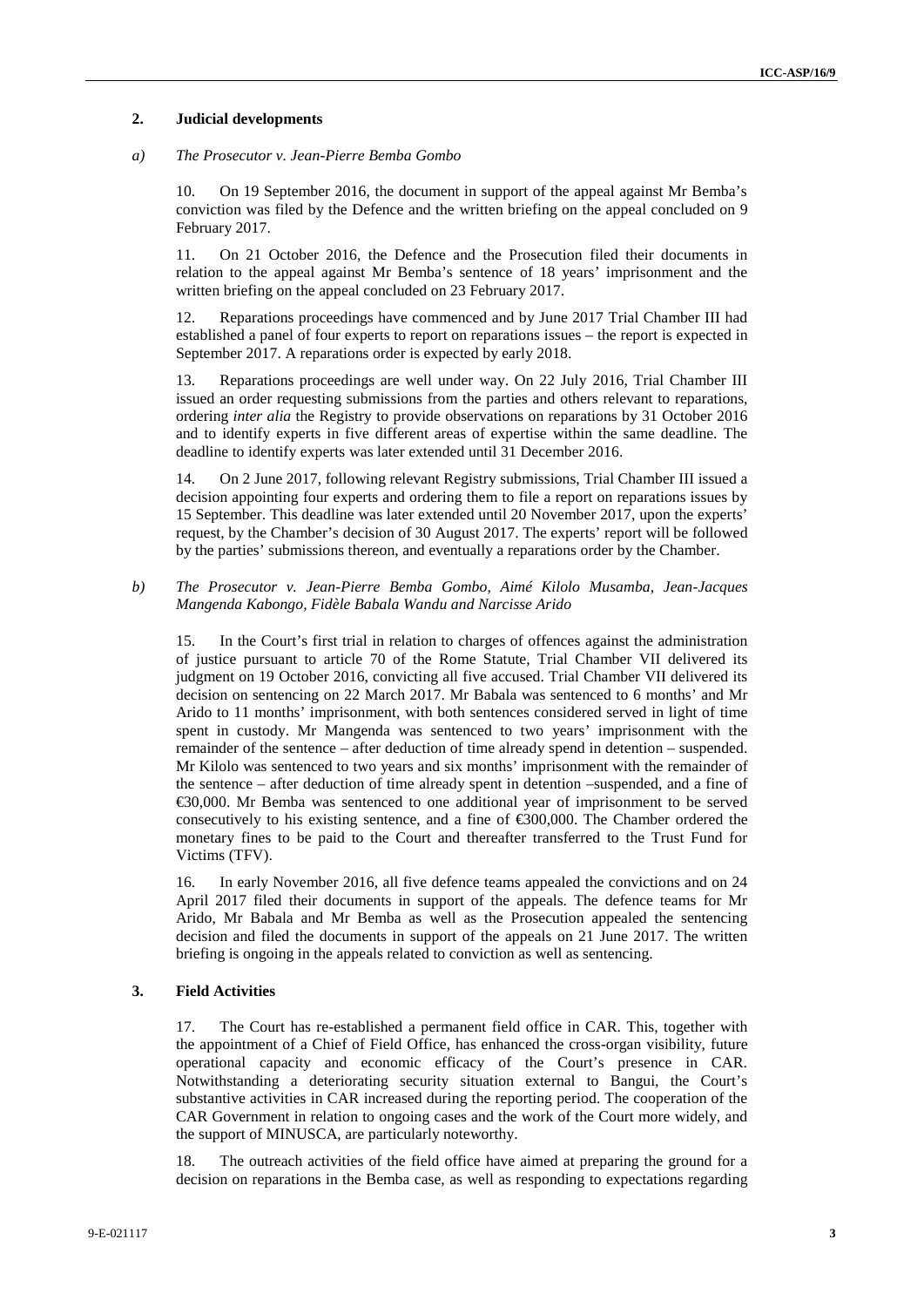the current investigation of the OTP. In addition to the Bangui-focused outreach events that dominated the 2015-16 reporting period, the enhanced field office capacity has facilitated the targeting of outreach activities to the operating environment beyond Bangui. The purpose of this is to place such activities within the context of the broader justice sector in CAR. For example, the International Criminal Justice Day event in Bambari on 17 July saw representatives from not only the ICC, but also the CAR Special Criminal Court, Ministry of Justice, MINUSCA and civil society deliver entity-specific, but coordinated messages against impunity. Field office support to Court activities in towns such as Mongoumba, Bossembelée and Sibut has been leveraged to enable the delivery of additional outreach events.

19. Activities allowing the experts on reparations nominated by the Chamber to consult with victims were also held. Additionally, a series of radio programmes produced locally in the local language was distributed to the CAR media.

#### **4. Victims' Participation**

20. The implementation of Trial Chamber III's decision in the Bemba case had a direct impact on the judicial support activities of the Registry, since it triggered: (a) extensive legal analysis of the data previously collected relevant to reparations for approximately 6,000 victim applications received in relation to the Bemba case; (b) two missions to CAR; and (c) the facilitation of the Chamber's identification and selection of reparations experts.

21. 488 applicants for reparations in the Bemba case are represented by the Office of Public Counsel for Victims (OPCV).

#### **5. Counsel Support**

22. Through the Counsel Support Section (CSS), the Registry facilitated nine missions of both defence counsel and legal representatives of victims to CAR and appointed 12 duty counsel.

#### **B. Situation in Côte d'Ivoire**

#### **1. Investigations**

23. The OTP conducted 49 missions to nine countries, for the purpose of collecting additional evidence, screening and interviewing or re-interviewing witnesses, and securing the continued cooperation of partners.

24. The OTP has continued investigations of alleged crimes committed by all parties to the conflict during the post-election period.

#### **2. Judicial Developments**

#### *a) The Prosecutor v. Laurent Gbagbo and Charles Blé Goudé*

25. On 28 January 2016, Trial Chamber I commenced the trial against Mr Gbagbo and Mr Blé Goudé. The Prosecution's presentation of evidence continues. 57 Prosecution witnesses had testified as of June 2017, and 30 additional witnesses are expected to testify by the end of January 2018, when the Prosecution case is expected to close.

26. No new victims were accepted to participate during the reporting period. The total number of participating victims remains at 726.

27. The Appeals Chamber resolved three interlocutory appeals raised by defence teams in relation to: (i) the introduction of prior recorded testimony on 1 November 2016; (ii) the disclosure of information and the lifting of redactions on 11 May 2017; and (iii) the Prosecutor's submission of documentary evidence.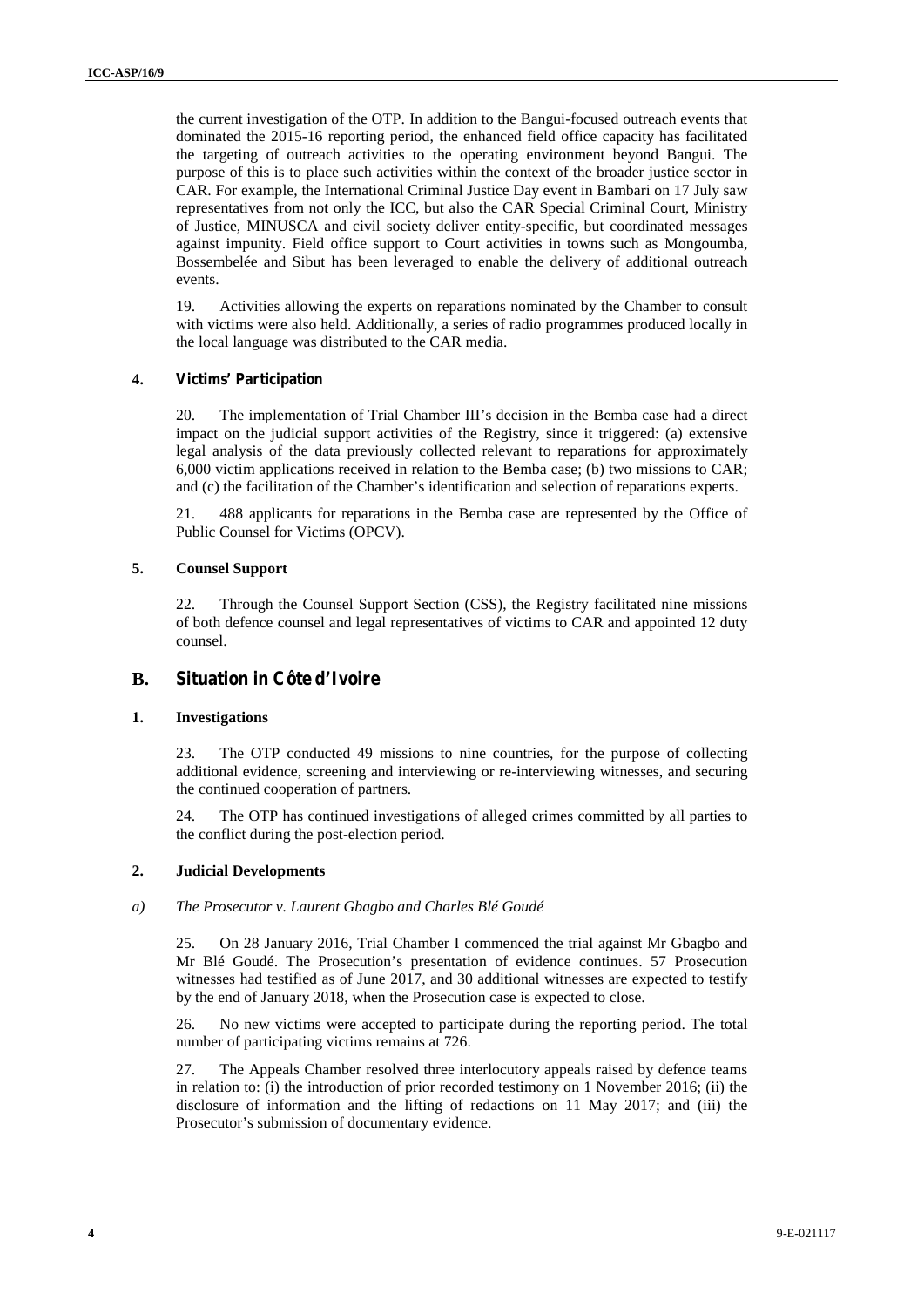#### *b) The Prosecutor v. Simone Gbagbo*

28. There are no major judicial developments to report. The request for the arrest and surrender of Ms Gbagbo remains outstanding.

#### **3. Field Activities**

29. The Court continued its efforts to secure the necessary cooperation from the government for its judicial activities and facilitate the movement of witnesses. The appointment of a Chief of Field Office has had a significant impact on the Court's activities and has facilitated a partnership with Coordination Africaine des Droits de l'Homme pour les Armees (CADHA) for setting up training and awareness-raising programmes on the Rome Statute within the Ivorian army. In March 2017, a joint sensitization mission was organized by Outreach and OTP on the ICC and its activities in Ivory Coast for accredited diplomats, Ivorian civil society organizations and the media.

30. The field office continued to publicize the ongoing trial in the Gbagbo and Blé Goudé case. These efforts occurred mainly in Abidjan and included distributing the radio and TV programmes produced on a regular basis. The office also supported the activities of NGOs on trial monitoring, providing them with training on the ICC and its judicial process. Similarly, it conducted outreach activities and workshops with a range of stakeholders in Abidjan and the Western part of the country (Biankouma, Guemon, Tonkpi, Cavaly, Kouibly, Gbone, Zeo, Toulepleu, Guiglo, Duékoué, and Man). The field office continued to facilitate video-link testimonies in the Gbagbo and Blé Goudé case.

#### **4. Victims' Participation**

31. During the reporting period, the Registry received 1,652 application forms for participation in the proceedings in relation to a potential second case in the situation, bringing the overall number of victim application forms received to 4,087. The Registry has carried out a preliminary legal assessment of these applications and initiated contact with related intermediaries.

32. 728 victims participating in the Gbagbo and Blé Goudé case are represented by the OPCV.

#### **5. Counsel Support**

33. The Registry supported nine missions involving defence teams in Côte d'Ivoire for the purposes of organising defence evidence, interviewing witnesses and cross-examining prosecution witnesses. At the request of the OTP, 25 duty counsel were appointed to assist witnesses in Abidjan and its surroundings.

#### **C. Situation in Darfur**

#### **1. Investigations**

34. As highlighted in its December 2016 and June 2017 reports to the United Nations Security Council ("Security Council" or "UNSC") pursuant to UNSC resolution 1593 (2005), the OTP is continuing its investigations with a view to bringing justice to the victims of the Rome Statute crimes allegedly committed in Darfur. Although the Office is constrained by the non-execution of the long outstanding arrest warrants, lack of support from the Council, and a lack of resources, it continues to interview witnesses, gather more documentary evidence, develop investigative leads with the potential for yielding evidence, and refine systems for gathering information, also in relation to allegations of continuing crimes in Darfur.

35. The OTP conducted 28 missions to 12 countries and continues to monitor trends that could constitute crimes under the Rome Statute, including alleged aerial bombardments, ground attacks, killings, attacks on civilians, sexual violence, forced displacement, attacks on humanitarian aid workers and peacekeepers, and arbitrary detentions.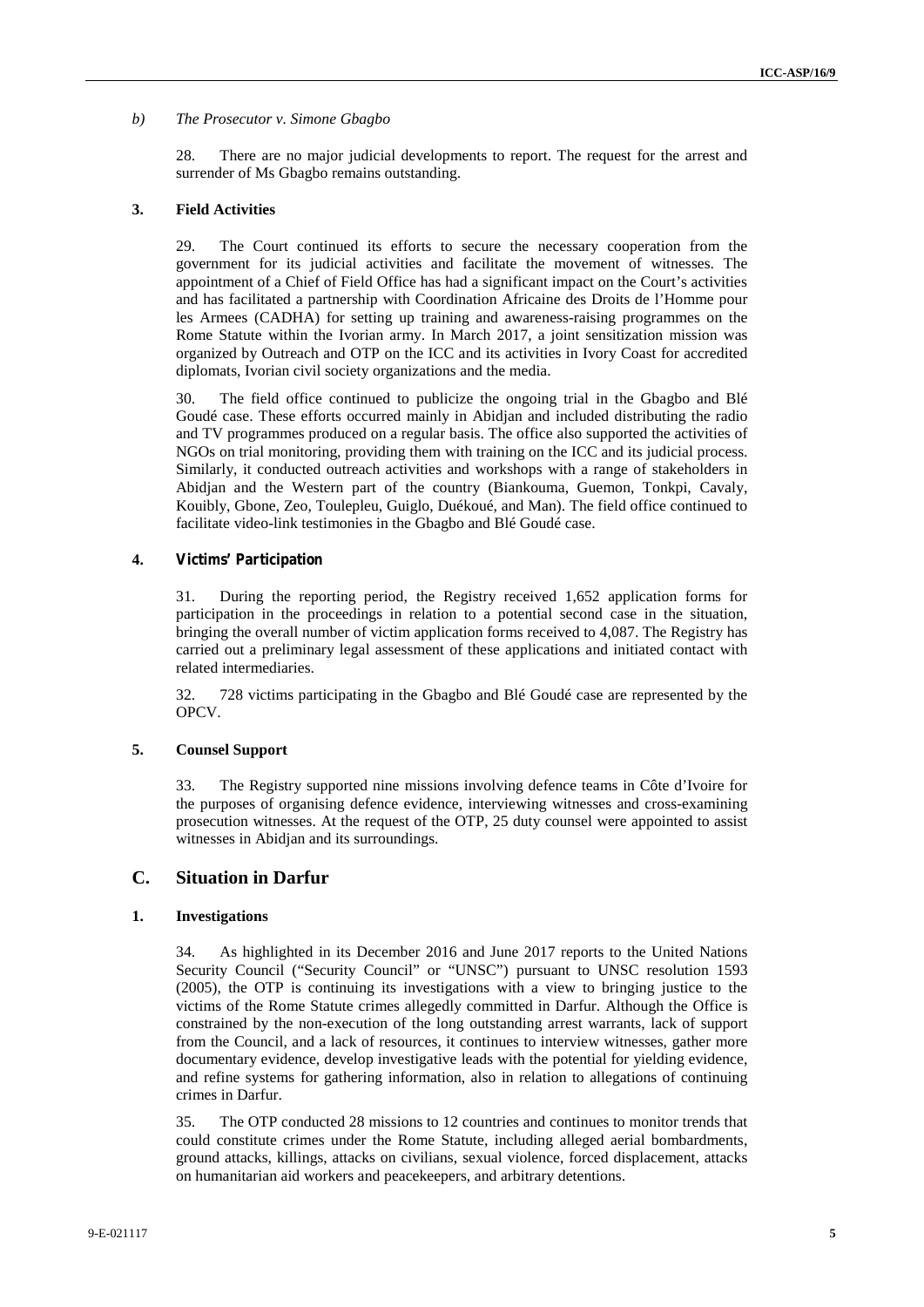#### **2. Judicial developments**

#### *a) The Prosecutor v. Omar Hassan Ahmad Al Bashir*

36. On 6 July 2017, Pre-Trial Chamber II determined that South Africa had failed to comply with the request for the arrest and surrender of Mr Al Bashir to the Court. The Pre- Trial Chamber went on to determine that, given South Africa's acceptance of the findings of its domestic courts that it was under an obligation to arrest and surrender Mr Al Bashir, and its willingness to seek a final legal determination from the Court on the matter, referral of the matter to the Assembly of States Parties or the Security Council was not appropriate. The Chamber further observed that despite proposals from different States to develop a follow-up mechanism concerning the referral of States to the Security Council by the Court, past referrals had not resulted in measures by the Security Council with respect to failures by States Parties to arrest and surrender Mr Al Bashir.

*b) The Prosecutor v. Abdallah Banda Abakaer Nourain*

37. There are no major judicial developments to report. The request for the arrest and surrender of Mr Banda remains outstanding.

*c) The Prosecutor v. Ahmad Muhammad Harun ("Ahmad Harun") and Ali Muhammad Ali Abd-Al-Rahman ("Ali Kushayb")*

38. There are no major judicial developments to report. The request for the arrest and surrender of Messrs Harun and Kushayb remains outstanding.

*d) The Prosecutor v. Abdel Raheem Muhammad Hussein*

39. There are no major judicial developments to report. The request for the arrest and surrender of Mr Hussein remains outstanding.

#### **3. Field Activities**

40. Due to the absence of proceedings as a result of the non-execution of warrants of arrest, as well as the lack of cooperation and assistance from the Government of Sudan, including not granting access to its territory, the Court was not able to undertake any outreach activities.

#### **D. Situation in the Democratic Republic of Congo (DRC)**

#### **1. Investigations**

41. The investigations into alleged crimes committed in the DRC, in particular the Kivu provinces, continue. OTP conducted 16 missions in five countries for the purpose of, *inter alia*, collecting evidence, screening and interviewing witnesses and securing continued cooperation. Additionally, the OTP on various occasions requested the lifting of restrictions on UN and other documents it intends to use during trial, and has sought the assistance of the UN and other partners to make available current or former staff members to testify at trial.

42. Continuous discussions and liaising took place on the outstanding arrest warrant against the alleged military commander of the "Forces Démocratiques de Libération du Rwanda" (FDLR), Sylvestre Mudacumura. The OTP undertook missions in support of its investigations related to alleged crimes committed by the FDLR in the Kivu provinces. The OTP followed developments in the DRC and the region, including UN-supported disarmament, demobilisation and reintegration efforts, to encourage the arrest and surrender of Mr Mudacumura.

43. Active examination of other alleged crimes and potential cases in the DRC continued. The Prosecutor issued statements regarding the situation in the DRC in September and October 2016 in relation to the eruption of violence in Kinshasa, and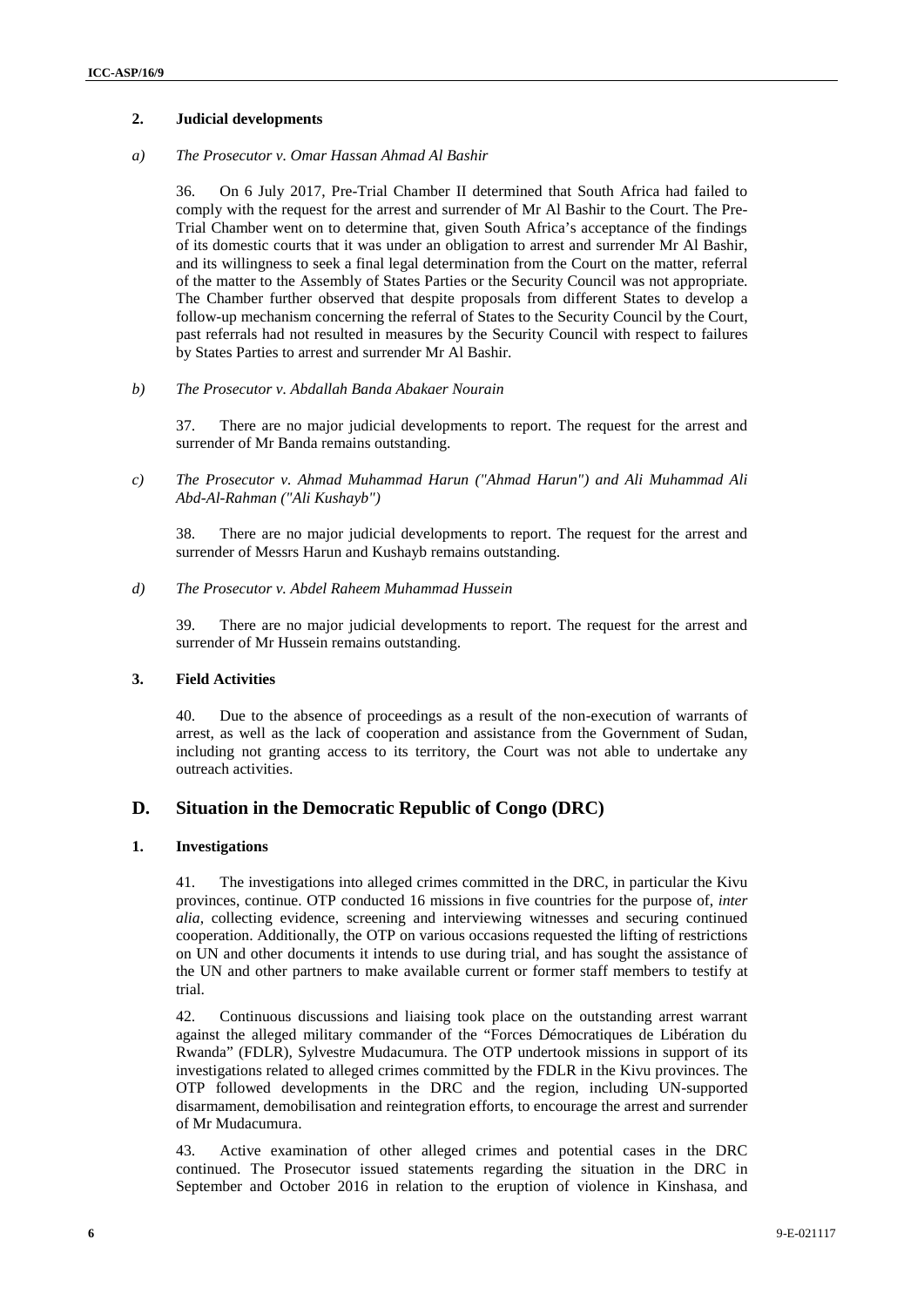subsequently on 31 March 2017, in relation to events in the Kasaï provinces. The OTP undertook related missions to the DRC and continues pro-active discussions with the DRC authorities on closing the impunity gap and fostering support for national investigations by DRC and third States into these crimes.

#### **2. Judicial developments**

#### *a) The Prosecutor v. Thomas Lubanga Dyilo*

44. Mr Lubanga is currently serving the remainder of his sentence in the DRC. Proceedings for a review of his sentence in accordance with article 110 are ongoing.

45. The TFV submitted additional information on proposed symbolic and collective reparations projects, which Trial Chamber II approved on 21 October 2016 and 6 April 2017, respectively. The TFV subsequently set out to select local partners for implementing the awards. The Chamber is in the process of setting the amount of Mr Lubanga's liability for reparations.

46. On 15 July 2016, Trial Chamber II issued an order instructing the Registry to provide aid and assistance to the legal representatives of victims and the TFV to identify victims potentially eligible for reparations. Following missions to the field, a number of relevant applications for reparations were collected and entered into the proceedings. During the reporting period, 474 applications for reparations were filed.

47. Following a decision issued by the Trial Chamber on 21 October 2016, the Registry analysed and transmitted to the Chamber 335 dossiers of new potential beneficiaries for reparations, together with relevant legal assessment reports. The Registry also prepared and filed redacted versions of all victims' dossiers collected by the OPCV and the TFV in 2016 and 2017.

#### *b) The Prosecutor v. Germain Katanga*

48. Mr Katanga completed his sentence on 18 January 2016, but remains in detention in the DRC on separate domestic charges.

49. On 24 March 2017, Trial Chamber II issued its reparations order under article 75, awarding individual and collective reparations to victims of crimes for which Mr Katanga was convicted. The Chamber set the amount of Mr Katanga's liability at US\$1,000,000. Noting Mr Katanga's present financial situation, the Chamber invited the Board of Directors of the TFV to consider using the TFV's resources to initially fund the reparations awards.

50. On 17 May 2017, the TFV Board notified the Chamber that it had decided to complement the payment of the awards for reparations in the full amount of US\$1,000,000, including a contribution from the Netherlands specifically earmarked for the individual awards for reparations ordered by the Chamber.

51. The TFV submitted its plan for implementing the reparations order on 25 July 2017. The Chamber will decide whether to approve the draft implementation plan.

52. Mr Katanga's defence team, the OPCV and the legal representatives of the majority of victims claiming reparations filed appeals on 25 and 26 April 2017 against Trial Chamber II's reparations order. Documents in support of the appeals were filed on 27 June 2017.

53. Following Trial Chamber II's order for reparations issued on 24 March 2017, the Registry prepared and transmitted to the TFV information related to the 297 victims who were granted reparations awards.

#### *c) The Prosecutor v. Bosco Ntaganda*

54. The Prosecution formally closed its case-in-chief on 29 March 2017, after calling a total of 71 witnesses since the beginning of the trial on 2 September 2015. On 2 and 3 March 2017, five victims appeared to present their views and concerns, and from 10 to 12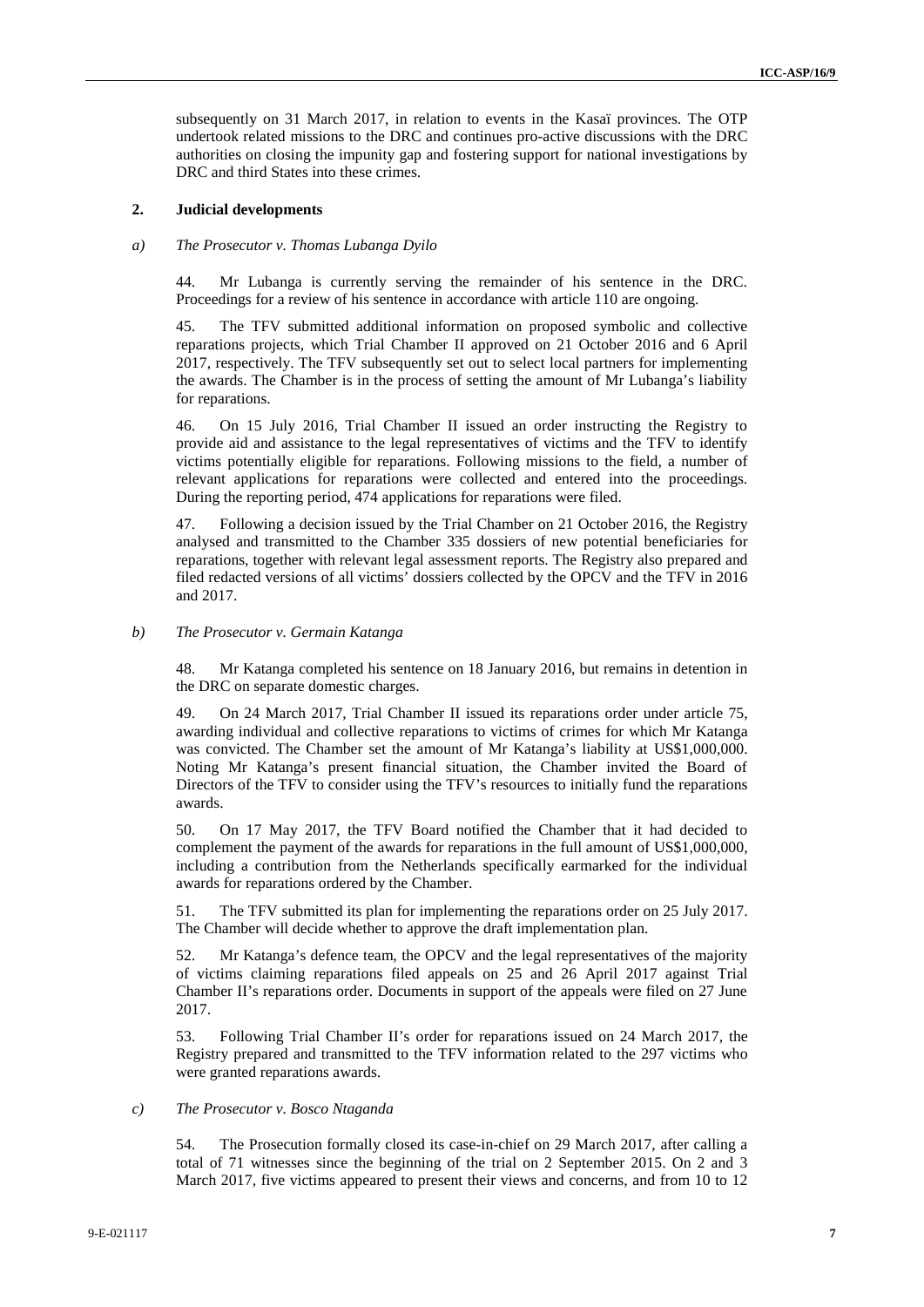April 2017, three victims appeared to give evidence. The Trial Chamber rejected a Defence request for a stay of the proceedings on 28 April 2017. On 29 May 2017, the Defence commenced its evidence presentation, which is expected to conclude in 2018.

55. The Appeals Chamber resolved two appeals raised by Mr Ntaganda's defence team on 8 March 2017 and 15 June 2017 respectively, one an interlocutory appeal relating to Mr Ntaganda's communications while in detention and the other a jurisdictional appeal related to the charges of the war crimes of rape and sexual slavery.

56. The defence team filed an interlocutory appeal against Trial Chamber VI's decision denying leave to file a no case to answer motion on 14 June 2017.

57. The Registry continued updating the Chamber and the parties through periodic reports on the general situation of victims in the case, in line with the Chamber's order of 6 February 2015.

#### *d) The Prosecutor v. Sylvestre Mudacumura*

58. There are no major judicial developments to report. The request for the arrest and surrender of Mr. Mudacumura remains outstanding.

#### **3. Field Activities**

59. A Chief of Field Office was deployed to the DRC in January 2017, covering the field offices in Kinshasa and Bunia. Specific attention has been given to the reinforcement of the relationship with the DRC authorities and the diplomatic community, United Nations partners, and other international and national stakeholders. The United Nations Organization Stabilization Mission in the Democratic Republic of the Congo (MONUSCO) continues to play a key role in supporting the Court's operations. Through the field offices, collaboration between ICC organs and sections has been reinforced at the field level. This new structure was part of the elements assessed by the external audit of the Division of External Operations conducted in June 2017 in DRC. The auditors welcomed the strengthening of the role of the Chief of Field Office as sensible for all stakeholders involved.

60. Outreach activities focused on publicizing the ongoing trial of Mr Ntaganda to affected communities in Ituri through screenings of audio-visual programmes during interactive sessions facilitated by ICC staff, as well as through radio programmes distributed by a network of community radios in local languages. The field office also aimed at increasing the understanding and managing the expectations of affected communities on the reparations process in the Katanga and Lubanga cases. Key messages have been prepared by outreach and victims' participation and reparations (VPRS) staff in close collaboration with the TFV and the legal representatives of victims to explain decisions related to reparations. These key messages were disseminated through radio programmes and outreach sessions promoting two-way communication. In addition, the VPRS team conducted face-to-face meetings with victims and intermediaries in various locations to support the ongoing judicial proceedings in DRC. The judicial proceedings against Mr Jean-Pierre Bemba Gombo et al. are of significant interest to the population in the DRC and have been publicized accordingly.

61. Some outreach activities specifically targeted the academic community and legal practitioners (including military and civilian magistrates) to reinforce understanding of the ICC mandate and judicial proceedings.

#### **4. Victims' Participation**

62. 1,859 victims of the attacks and 283 former child soldiers participating in the Ntaganda case are represented by the OPCV. 37 applicants for reparations are also being represented by the OPCV. 283 victims are represented by external counsel in relation to the Katanga case.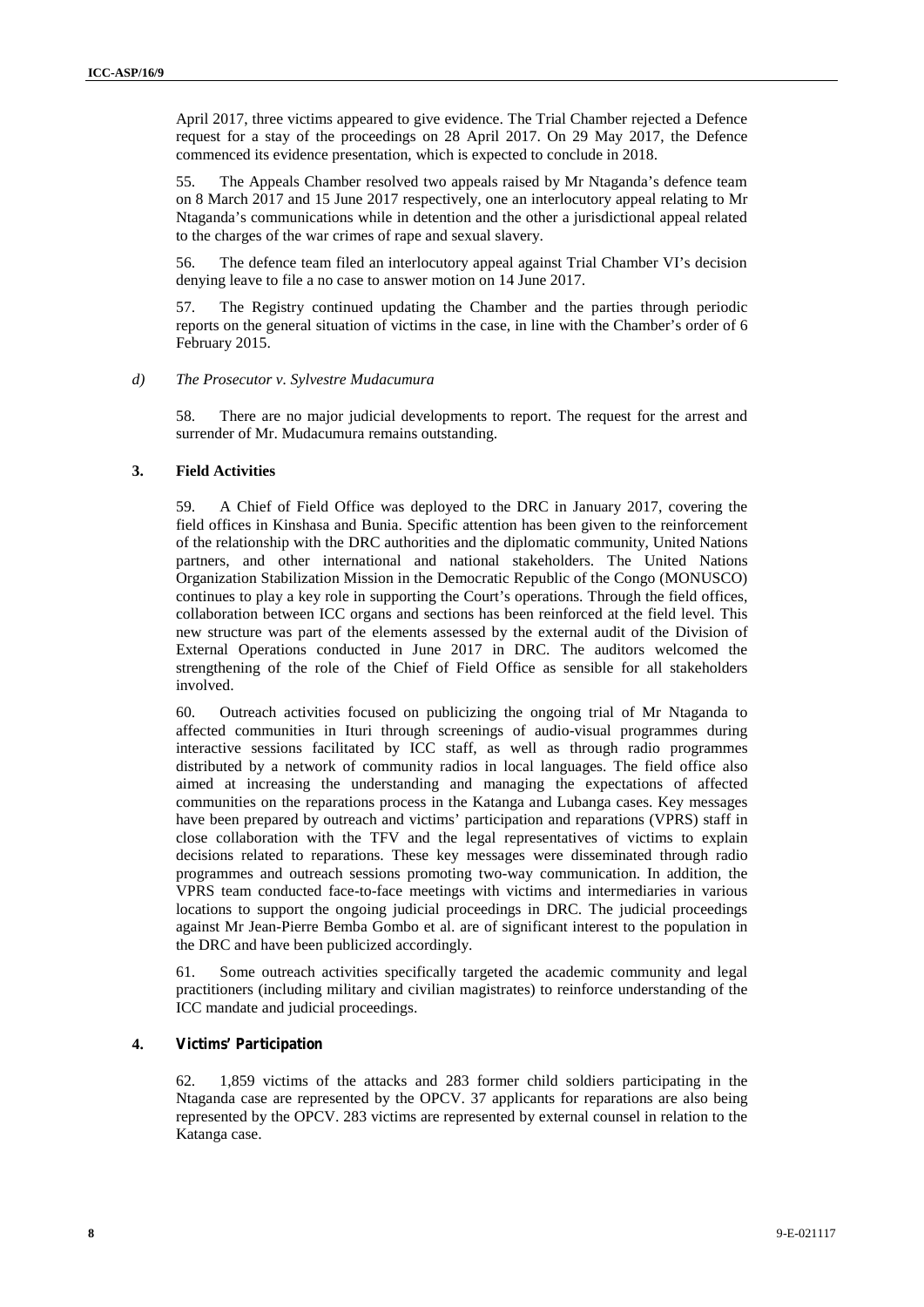#### **5. Counsel Support**

63. The Registry helped legal teams conduct 38 missions to the DRC. Three duty counsel were appointed for the purpose of rule 74.

#### **E. Situation in Georgia**

#### **1. Investigations**

64. The OTP conducted 21 missions to five countries, as it continues to investigate the alleged crimes committed between 1 July and October 2008 in and around South Ossetia, including crimes against humanity (murder, forcible transfer of population and persecution) and war crimes (attacks against the civilian population, wilful killing, intentionally directing attacks against peacekeepers, and destruction of property and pillaging). Investigative activities have advanced rapidly since early 2017, in accordance with the principles of impartiality, confidentiality and effectiveness. Further intensification of these activities is envisaged.

65. The OTP and the Registry undertook an inter-organ outreach mission to Tbilisi from 15-20 May 2017. The mission was dedicated to joint outreach activities for the purpose of raising awareness about the ICC and its work.

66. On 25 July 2017, the Court and the Government of Georgia concluded a cooperation agreement to facilitate the Court's activities and ongoing investigations in the country. Building on the relevant provisions of the Rome Statute, the Agreement on Privileges and Immunities of the ICC, and the agreement on cooperation between the Government of Georgia and the OTP, this agreement offers a clear channel of communication for purposes of assistance and notification as well as cooperation, including on measures required for the security of persons interacting with the ICC.

67. The OTP continues to encourage cooperation from all parties throughout the investigation. Such cooperation will contribute to the impartiality and effectiveness of the investigation and will allow the OTP to access alleged crime scenes, relevant evidence and victims.

#### **2. Field Activities**

68. Since the opening of the investigation into the Georgia situation, outreach efforts have increased to raise general awareness about the ICC, its mandate and functioning amongst civil society, victims' associations, academia and the media. These efforts focus on explaining the judicial process to avoid raising unrealistic expectations. Through missions and by seizing the opportunity to engage with members of Georgian civil society visiting The Hague, the outreach unit has consolidated a network of reliable local partners.

69. Following the OTP's announcement of its intention to proceed with an investigation into the Georgia situation, the Registry's experts on victims' participation and reparations successfully conducted a field mission, assisting with the submission of representations from 6,335 victims in relation to the Prosecution's proposed investigation.

#### **F. Situation in Kenya**

#### **1. Investigations**

70. The OTP continued to investigate alleged instances of offences against the administration of justice under article 70 of the Rome Statute, conducting two missions to two countries.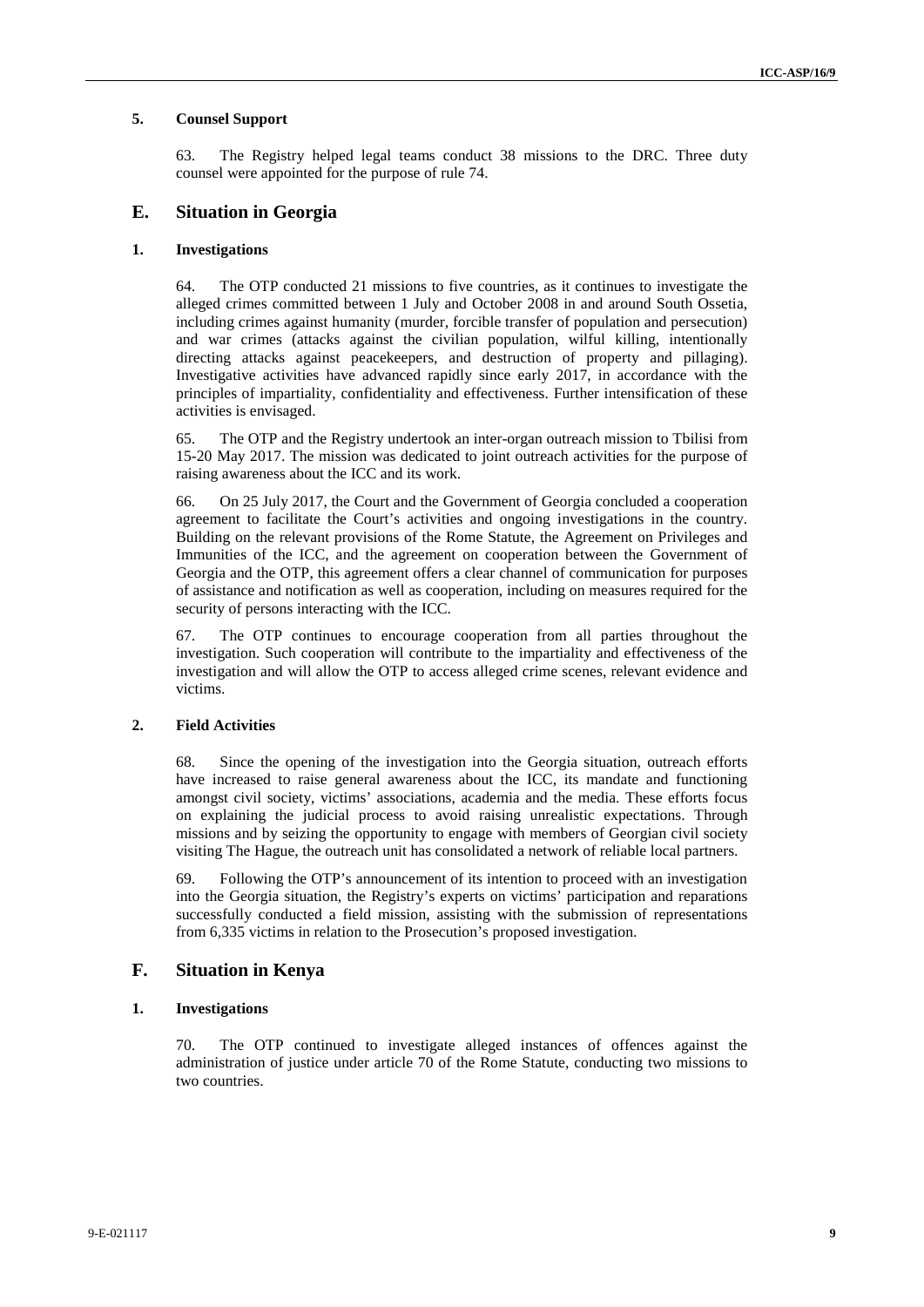#### **2. Judicial developments**

#### *a) The Prosecutor v. Walter Osapiri Barasa*

71. There are no major judicial developments to report. The request for the arrest and surrender of Mr Barasa remains outstanding.

#### *b) The Prosecutor v. Paul Gicheru and Philip Kipkoech Bett*

72. There are no major judicial developments to report. The request for the arrest and surrender of Messrs Gicheru and Bett remains outstanding.

#### **3. Counsel Support**

73. The Registry facilitated four missions involving legal teams to Kenya, in connection with the Ruto and Sang case.

#### **G. Situation in Libya**

#### **1. Investigations**

74. The OTP conducted 47 missions in nine countries and continues to monitor allegations of crimes committed by various armed groups and militias in Libya. During the reporting period, the OTP continued its cooperation with the United Nations Support Mission in Libya and the Office of the Libyan General Prosecutor.

75. The Prosecutor presented her twelfth and thirteenth reports on the situation in Libya to the Security Council pursuant to resolution 1970 (2011), on 9 November 2016 and 8 May 2017 respectively, updating the Security Council on the cases against Mr Saif Al-Islam Gaddafi, Mr Al-Tuhamy Mohamed Khaled and Mr Abdullah Al-Senussi and on the status of cooperation with the Government of Libya.

76. In her twelfth and thirteenth reports to the UNSC, the Prosecutor also reiterated that relative progress has been made with respect to the ongoing investigation. The current level of crime being committed by a variety of organizations within Libya that has an impact beyond the borders of Libya due to the transnational, organized, financial and terrorist nature of such crimes is assessed to be high, in particular crimes involving the trafficking of migrants.

77. Due to the current security situation, access to Libyan territory to conduct investigations in situ remains challenging. Regardless, the OTP has acquired new evidence and successfully sought an additional arrest warrant for recent crimes committed in Libya.

78. During the reporting period, the Registry maintained contact with relevant actors with a view to engaging with victim communities in Libya.

#### **2. Judicial developments**

#### *a) The Prosecutor v. Saif Al-Islam Gaddafi*

79. On 21 November 2016, Pre-Trial Chamber I rejected the Prosecutor's request to transmit the request for Mr Gaddafi's arrest and surrender to Mr al-'Ajami Al-'Atiri, Commander of the Abu-Bakr al-Siddiq Battalion based in Zintan, Libya, finding that the Court cannot direct its cooperation requests to non-State entities without the prior approval of the *de jure* Government.

#### *b) The Prosecutor v. Al-Tuhamy Mohamed Khaled*

80. On 24 April 2017, Pre-Trial Chamber I decided to unseal, upon request by the Prosecutor, the arrest warrant it issued on 18 April 2013 against Mr Al-Tuhamy Mohamed Khaled, former head of the Libyan Internal Security Agency, for his alleged criminal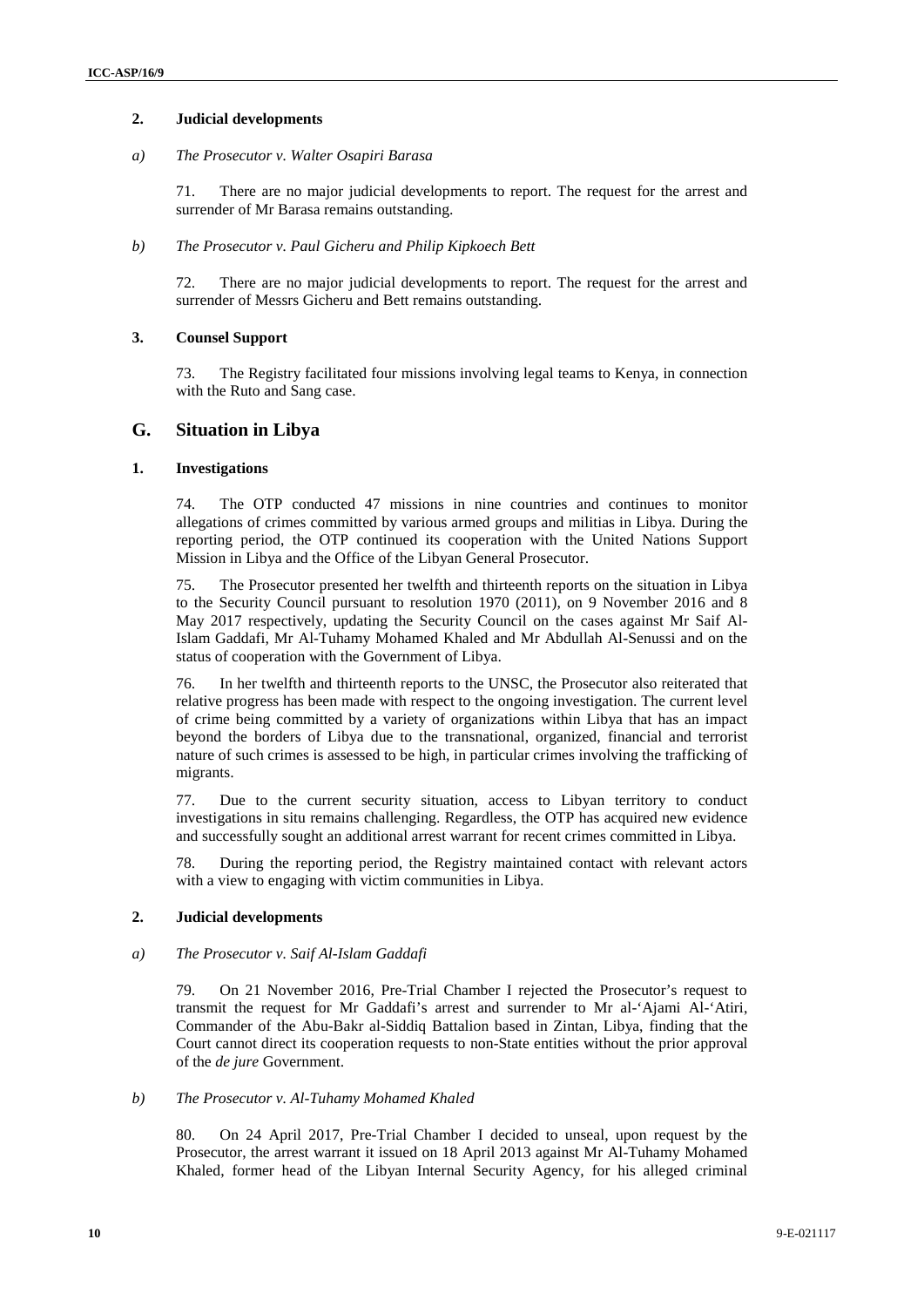responsibility for crimes against humanity and war crimes committed on the territory of Libya from 15 February until 24 August 2011.

*c) The Prosecutor v. Mahmoud Mustafa Busayf Al-Werfalli*

81. On 15 August 2017, Pre-Trial Chamber I issued a warrant of arrest for Mr Mahmoud Mustafa Busayf Al-Werfalli a commander in the Al-Saiqa Brigade, for his alleged criminal responsibility for war crimes committed on the territory of Libya from 3 June 2016 until 17 July 2017.

#### **H. Situation in Mali**

#### **1. Investigations**

82. The OTP conducted 22 missions to four countries for the purpose of collecting evidence, screening and interviewing witnesses, and securing the continued cooperation of its partners, including States in the Sahel region.

83. In addition to its successful investigation and prosecution of Mr Al Mahdi for attacks against buildings dedicated to religion and historic monuments, the Office continues to gather evidence on alleged sexual and gender-based crimes and other possible war crimes and crimes against humanity. In addition to national authorities, United Nations entities – in particular the United Nations Multidimensional Integrated Stabilization Mission in Mali (MINUSMA) and the United Nations Educational, Scientific and Cultural Organization (UNESCO) – have cooperated with the Court.

#### **2. Judicial developments**

#### *a) The Prosecutor v. Al Mahdi:*

84. On 27 September 2016, being satisfied that Mr Al Mahdi understood the nature and consequences of the admission of guilt, and that his admission was made voluntarily after sufficient consultation with Defence counsel and was supported by the facts of the case, Trial Chamber VIII found Mr Al Mahdi guilty of the war crime of attacking historic and religious buildings in Timbuktu and sentenced him to nine years' imprisonment.

85. Following the judgment and sentence, Trial Chamber VIII issued on 29 September 2016 a decision on the reparations phase calendar, ordering, *inter alia*, the filing of observations on reparations by 2 December 2016, the filing of all applications for reparations by 16 December 2016, and the identification of a list of potential experts on reparations matters by 9 December 2016.

86. On 19 January 2017, subsequent to relevant filings of the Registry and the parties, the Trial Chamber issued a decision appointing four experts and ordering them to file a report on reparations issues by 24 March 2017. This deadline was later extended until 28 April 2017, upon the experts' request, by a decision of 9 March 2017.

87. Following the filing of the two joint experts' reports, the Trial Chamber issued its reparations order on 17 August 2017 concluding that Mr Al Mahdi is liable for  $\epsilon$ 2,700,000 in expenses for individual and collective reparations to the community of Timbuktu for intentionally directing attacks against religious and historic buildings in that city. Noting that Mr Al Mahdi is indigent, the Chamber encouraged the TFV to complement the reparations award and directed the TFV to submit a draft implementation plan by 16 February 2018.

#### **3. Field Activities**

88. The sensitive and unpredictable security situation continued to impact ICC activities in Mali. The Security Section continuously undertakes security risk assessments with the aim of determining the best measures to preserve the security of ICC staff and property.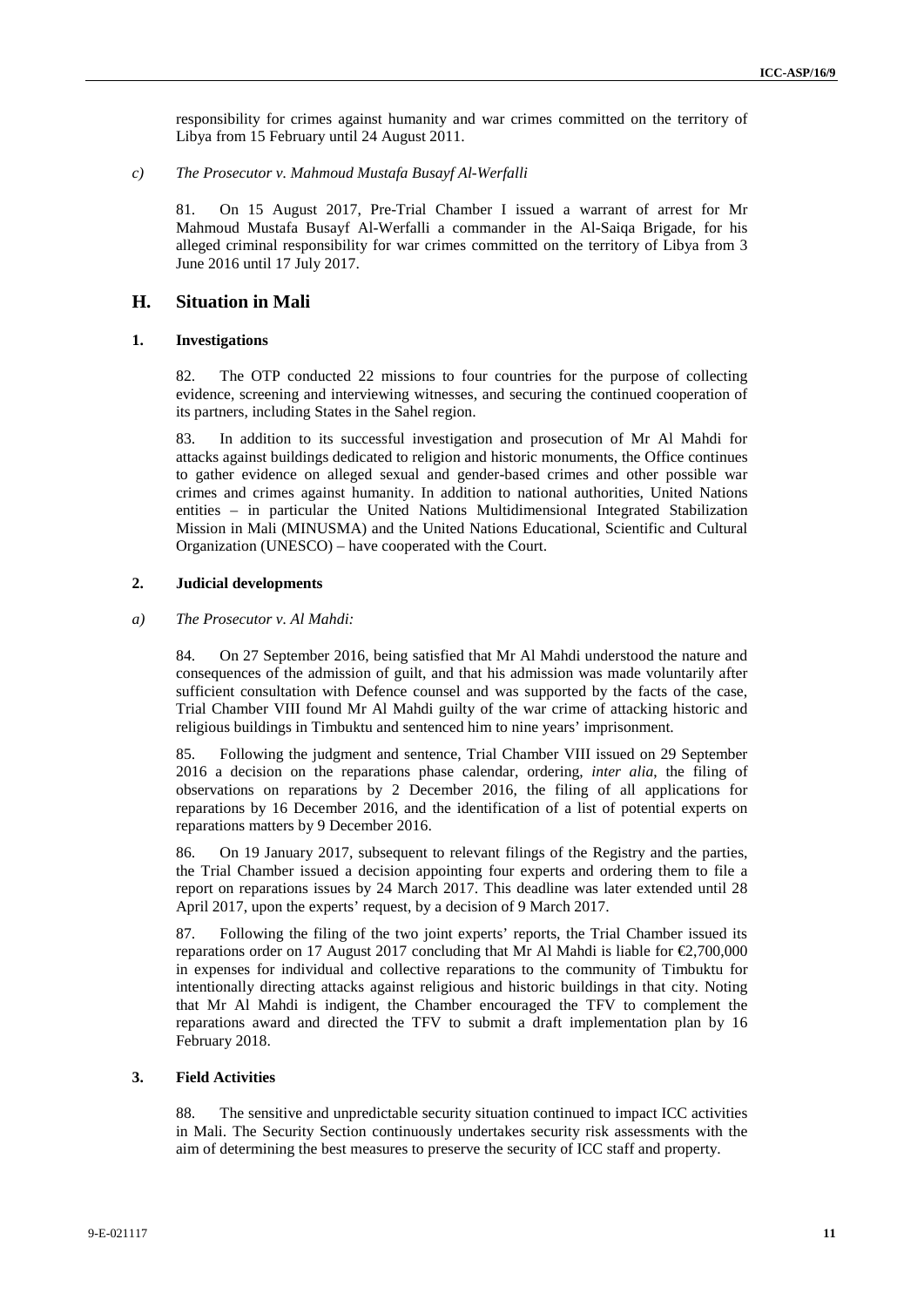89. Due to security constraints, and in the absence of outreach staff based in the field, activities to publish developments in the Al Mahdi case to the population in Mali were undertaken from The Hague. TV and radio programmes on the verdict and the reparations order were produced and broadcasted through local media and made available to NGOs for further distribution. On the occasion of the hearing for the reparations order, Malian journalists and representatives of NGOs were invited to attend the hearing in The Hague, ensuring coverage of the news in Mali, including in Timbuktu.

90. The field office has no VPRS staff present in Mali due to security considerations. However, in 2016, the field office worked in cooperation with legal representatives of victims and VPRS to carry out a sensitization mission in Bamako. Following this mission, local NGOs were involved in the dissemination of information to the affected population.

#### **4. Victims' Participation**

91. The implementation of the Chamber's decisions during the reporting period required several field missions for the legal representatives of victims and the Registry to collect information relevant to reparations, consult relevant interlocutors, and collect, process and transmit to the Chamber a total of 139 applications for reparations together with a legal assessment report and redacted versions of the application forms. It also triggered Registry efforts to establish a list of experts which was filed on 22 December 2016, as well as a mission to Mali involving the four appointed experts in March 2017.

#### **5. Counsel Support**

92. The Registry facilitated seven missions to Mali by legal teams, including the newly appointed legal representatives of victims. It also appointed 23 duty counsel who participated in these missions.

#### **I. Situation in Uganda**

#### **1. Investigations**

93. In the context of its investigations into the Lord's Resistance Army (LRA), and the case against Mr Dominic Ongwen, the OTP conducted 31 missions in three countries. In particular, the OTP further investigated alleged crimes of sexual and gender-based violence, crimes resulting from attacks on four separate internally displaced persons' camps, persecution, and the conscription and use of child soldiers.

94. The OTP also conducted numerous meetings with representatives of the Government of Uganda, the Ugandan armed forces and other institutions in Uganda in relation to the investigations into the LRA, seeking to obtain further evidence and identify additional witnesses to support the charges against Mr Ongwen. From 31 July to 8 August 2017, the OTP and the Registry undertook a joint outreach mission to Uganda, and met with affected communities in Gulu, Pajule, Lukodi, Abok, Odek, Lira and Soroti, as well as cultural and religious leaders and civil society representatives. Court representatives provided an update on the Ongwen trial, building on extensive outreach activities conducted by the Court through its field presence.

#### **2. Judicial Developments**

#### *a) The Prosecutor v. Dominic Ongwen*

95. Mr Ongwen's trial on 70 counts of crimes against humanity and war crimes commenced on 6 December 2016 before Trial Chamber IX. The Chamber is hearing the Prosecution's presentation of evidence, which is expected to run until spring 2018. The Prosecution has thus far called 24 witnesses.

96. Following a decision of the Trial Chamber on 30 May 2016, the Registry collected and transmitted more than 2,000 applications for participation in the proceedings. The Trial Chamber granted 2,083 victims participatory status, bringing the total number to 4,107.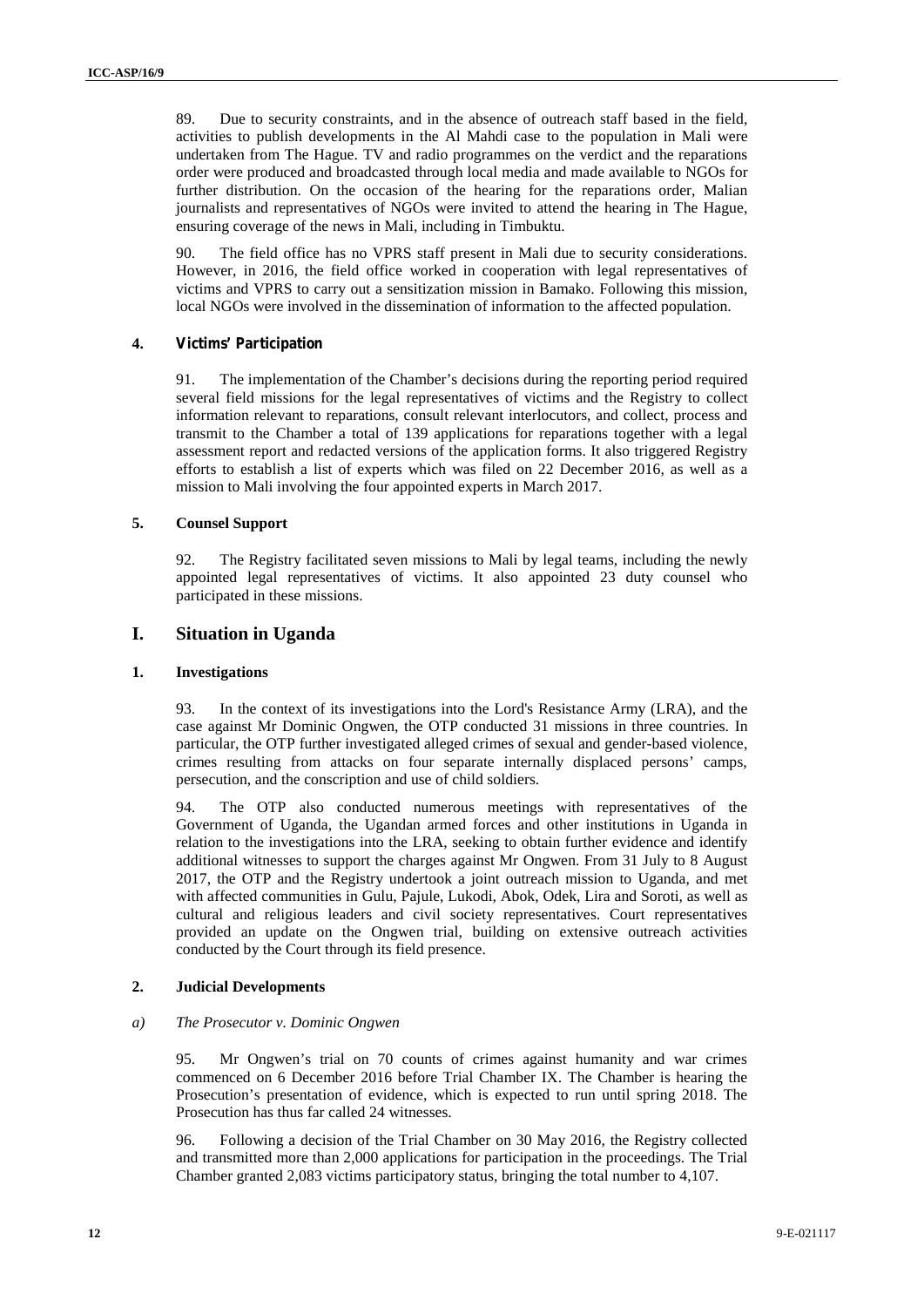97. Following Trial Chamber IX's decision of 30 May 2016, the Registry collected, registered, analysed and transmitted on 6 October 2,100 applications for participation in the proceedings, together with the Registry legal assessment report.

#### *b) The Prosecutor v. Joseph Kony and Vincent Otti*

98. There are no major judicial developments to report. The request for the arrest and surrender of Messrs Kony and Otti remains outstanding.

#### **3. Field Activities**

99. With a resident Chief of Field Office who provides leadership and strategic direction to a multidisciplinary team, the Kampala field office enhanced its impact through the proper coordination of strategies and the efficient utilisation of limited resources.

100. The new structure also resulted in an increase in the number and impact of outreach activities. The office conducted 130 outreach activities with a range of target groups including victims, women, children/youth, local and religious leaders and members of the media, reaching 42,766 people in northern Uganda.

101. The field office intensified its efforts to publicize the ongoing trial in the Ongwen case. Through its newly established Access to Justice project, the field office expanded its activities to 23 locations in northern Uganda where Mr Ongwen allegedly committed crimes, enabling members of these communities to follow the trial regularly through video screenings.

102. The field office continued to strengthen its partnerships with influential local leaders, including religious and civil society representatives, to promote and support the work of the Court. These representatives have been trained to conduct video screenings and respond to questions in their respective locations, facilitating greater involvement of affected communities and a sense of ownership of the judicial process. A new tool – a free SMS platform that provides interface in three local languages – was created to interact more consistently with the Ugandan population and to respond to questions about the trial of Mr Ongwen. Since its creation in April this year, over 10,000 Ugandans have subscribed to the platform.

#### **4. Victims' Participation**

103. 1,516 victims participating in the Ongwen case are represented by the OPCV. 2,598 victims are represented by external counsel.

#### **5. Counsel Support**

104. The Registry facilitated 13 missions to Uganda and appointed 20 duty counsel in the Ongwen case.

#### **J. Outstanding requests for arrest and surrender**

105. Requests for arrest and surrender issued by the Court are outstanding against 15 individuals:

- (a) DRC: Sylvestre Mudacumura, since 2012;
- (b) Uganda: Joseph Kony and Vincent Otti, since 2005;

(c) Darfur: Ahmad Harun and Ali Kushayb, since 2007; Omar Al Bashir, since 2009; Abdel Raheem Muhammad Hussein, since 2012; Abdallah Banda, since 2014;

(d) Kenya: Walter Barasa, since 2013; Paul Gicheru and Philip Kipkoech Bett, since 2015;

(e) Libya: Saif Al-Islam Gaddafi, since 2011; Al-Tuhamy Mohamed Khaled, since 2013; Mahmoud Mustafa Busayf Al-Werfalli, since August 2017; and

(f) Côte d'Ivoire: Simone Gbagbo, since 2012.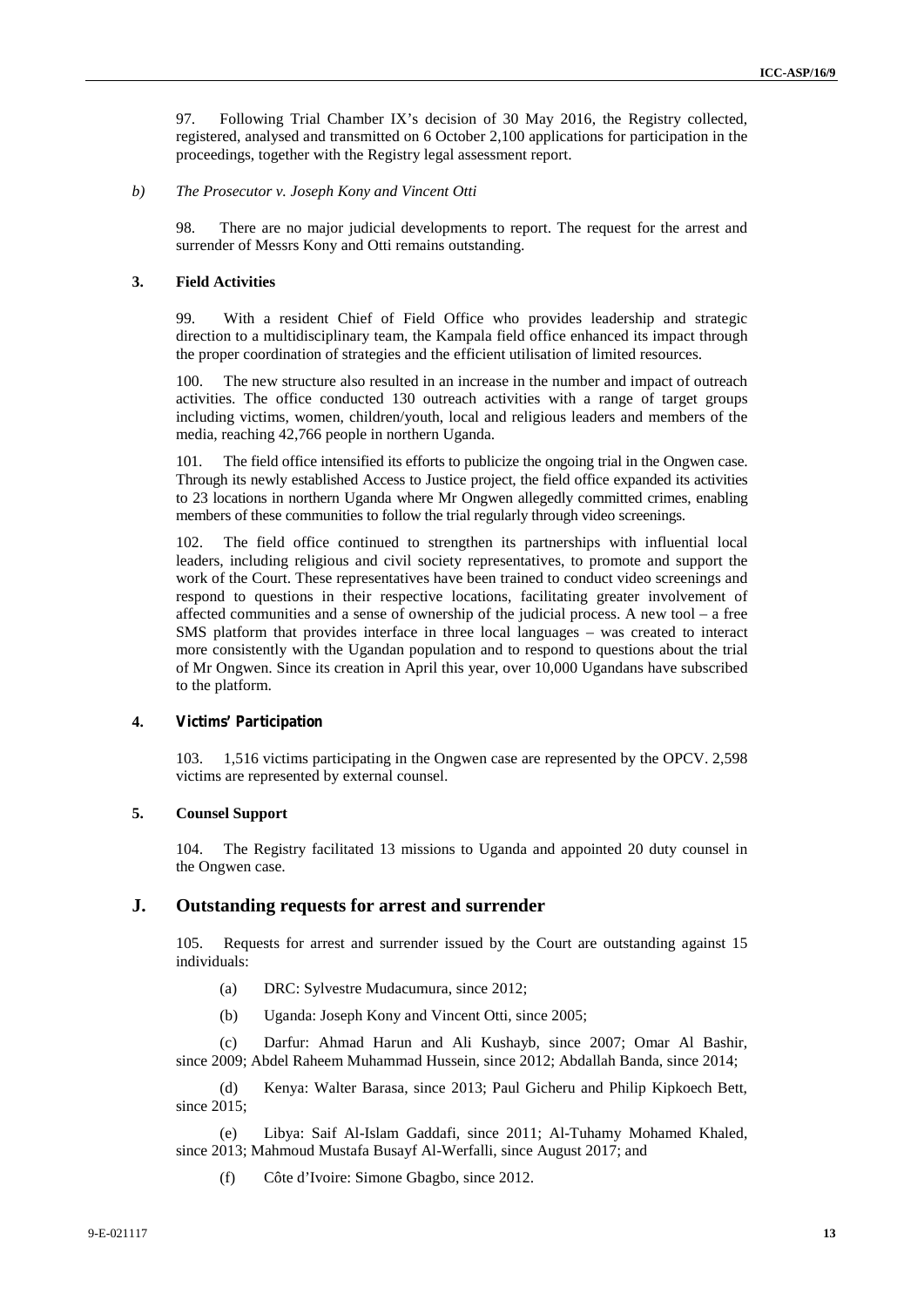## **IV. Administration, management, and judicial support activities**

106. This section highlights the Court's main developments in the fields of administration, management and judicial support.

107. The judges continued work on expediting the criminal process through the identification of best practices, contributing their own experiences and expertise. Following the success of two earlier retreats, the Court's judges held a third retreat in June 2017 in Krakow (Poland) to discuss appeals proceedings and some institutional matters. This retreat allowed the judges to continue the practice of collective discussions on ways of improving and expediting judicial proceedings, including by agreeing on best practices to be reflected in the Chambers Practice Manual and proposing amendments to the legal framework.

108. On 20 July 2017, several amendments to the Regulations of the Court, unanimously adopted by the judges, entered into force. The amendments are aimed at expediting and streamlining the Court's appeals proceedings and enhancing efficiency at all stages of the judicial process. The amendments modify three aspects of the appeals process: notices of appeal must now contain the relevant grounds of appeal; the appeals procedure in respect of interim release matters will be shortened; and appeals documents must contain uniform terminology.

109. On 22 November 2016, the Court presented at the fifteenth session of the Assembly its second report on the development of performance indicators, following up on the first report submitted in November 2015. The development of performance indicators is part of the Court's efforts to improve its efficiency. The second report contained measurable criteria and accompanying data in relation to the performance of the Court in four key areas: (i) judicial proceedings, (ii) leadership and management, (iii) security, and (iv) victims' access to the Court.

110. During the reporting period, the Court worked on refining the selected performance indicators after internal consultations and taking into consideration the observations made by States Parties and civil society following the submission of the second report, as well as on collecting and assembling further data. A third report will be communicated to States Parties in November 2017 in advance of the sixteenth session of the Assembly.

111. On 18 November 2016, the OTP launched its Policy on Children to assist its efforts to address crimes against children robustly in accordance with the Rome Statute. The policy was created through extensive expert consultations and informed by the insights of children themselves, the primary beneficiaries of this initiative. The ICC has dealt with crimes against children in various manners, most notably through the conviction of Mr Thomas Lubanga Dyilo in 2012 for the recruitment and use of child soldiers.

112. The OTP has also started the development of a policy paper on the protection of cultural property within the Rome Statute framework, following the successful prosecution of Mr Al Mahdi in the Mali situation.

The Court continues to work towards increasing the proportion of staff members from non- and under-represented States Parties in the Professional and higher categories, as well as improving gender balance at all levels. The Court initiated its planned mid- and long-term measures, in close cooperation with Embassies of the most under-represented countries, through targeted outreach activities and advertisements. The Human Resources Section is also actively sourcing potential candidates through Linkedin. These initial efforts have resulted in the representation of four previously unrepresented countries, while 11 countries are no longer under-represented. The Court has made efforts to promote the participation of nationals from non- and under-represented States Parties in, *inter-alia*, the internship, visiting professionals and junior professional officers programmes, which will increase the pool of potential applicants to professional positions.

## **V. Conclusion**

114. The Court has had a number of significant achievements this year. A historic judgment in the Al Mahdi case set an important precedent for recognizing attacks against religious and historic buildings as war crimes. The Court also handed down its landmark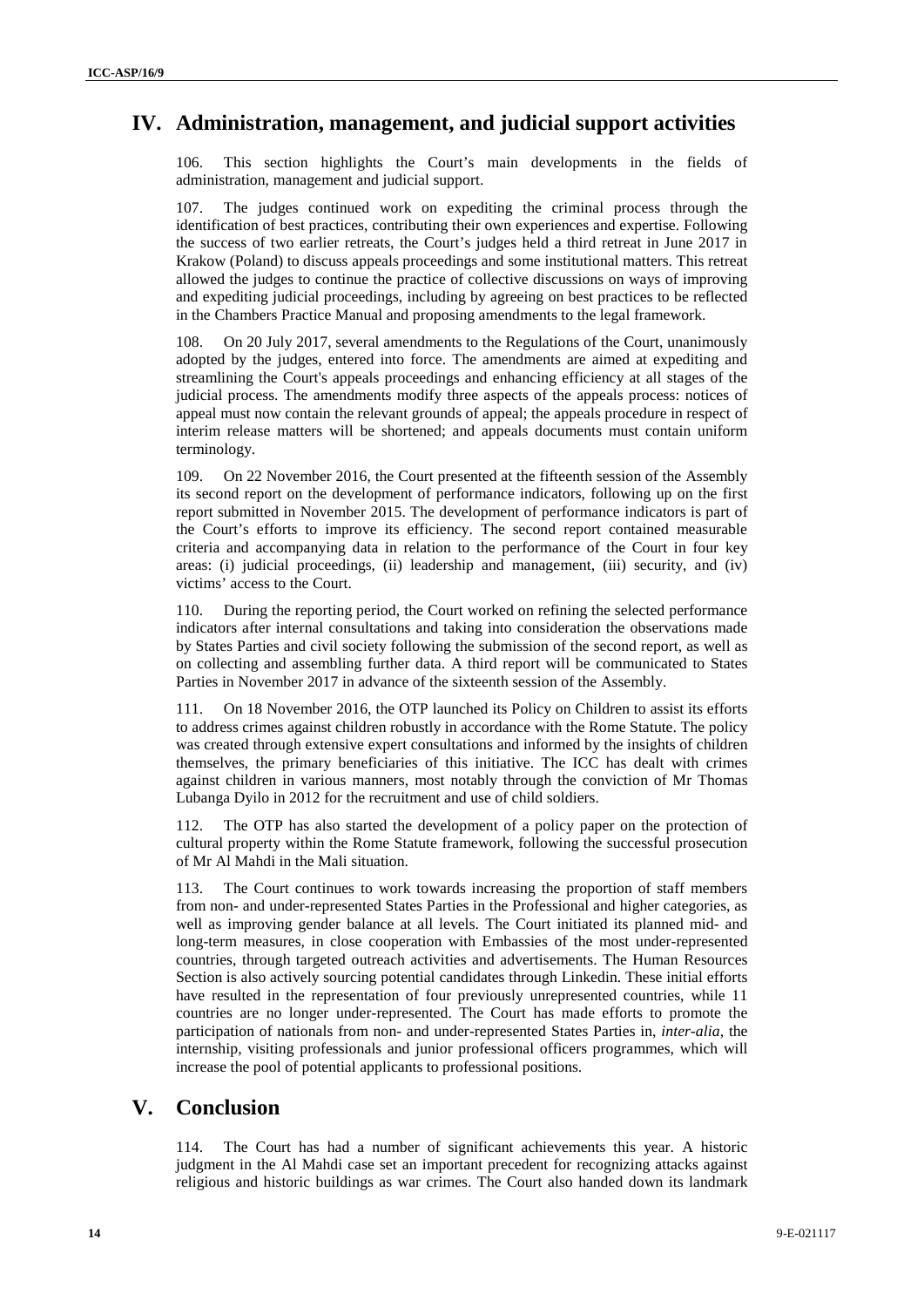first judgment in relation to offences against the administration of justice under article 70 of the Rome Statute, convicting all five accused in Bemba et al. The Chambers remained active with trial proceedings continuing in three cases, while activity in reparations proceedings increased during the reporting period and important new ground was broken through various orders relating to reparations in the Al Mahdi, Bemba, Katanga and Lubanga cases. One new arrest warrant was issued and one unsealed during the reporting period, both relating to the situation in Libya. The Court reinforced its field presence by appointing Field Office Chiefs who oversee its operations in situation countries and maintain close operational links with The Hague. This development has allowed the Court to strengthen and expand its outreach and field activities, enhancing the quality of its interactions with affected communities and key stakeholders.

115. The Court has redoubled its efforts to increase the effectiveness and efficiency of its operations. In the face of an increasingly challenging external environment and growing demands on internal capacity, the Court relies heavily on the support and cooperation of States and relevant international actors to fulfil its mandate and deliver on the promise of justice.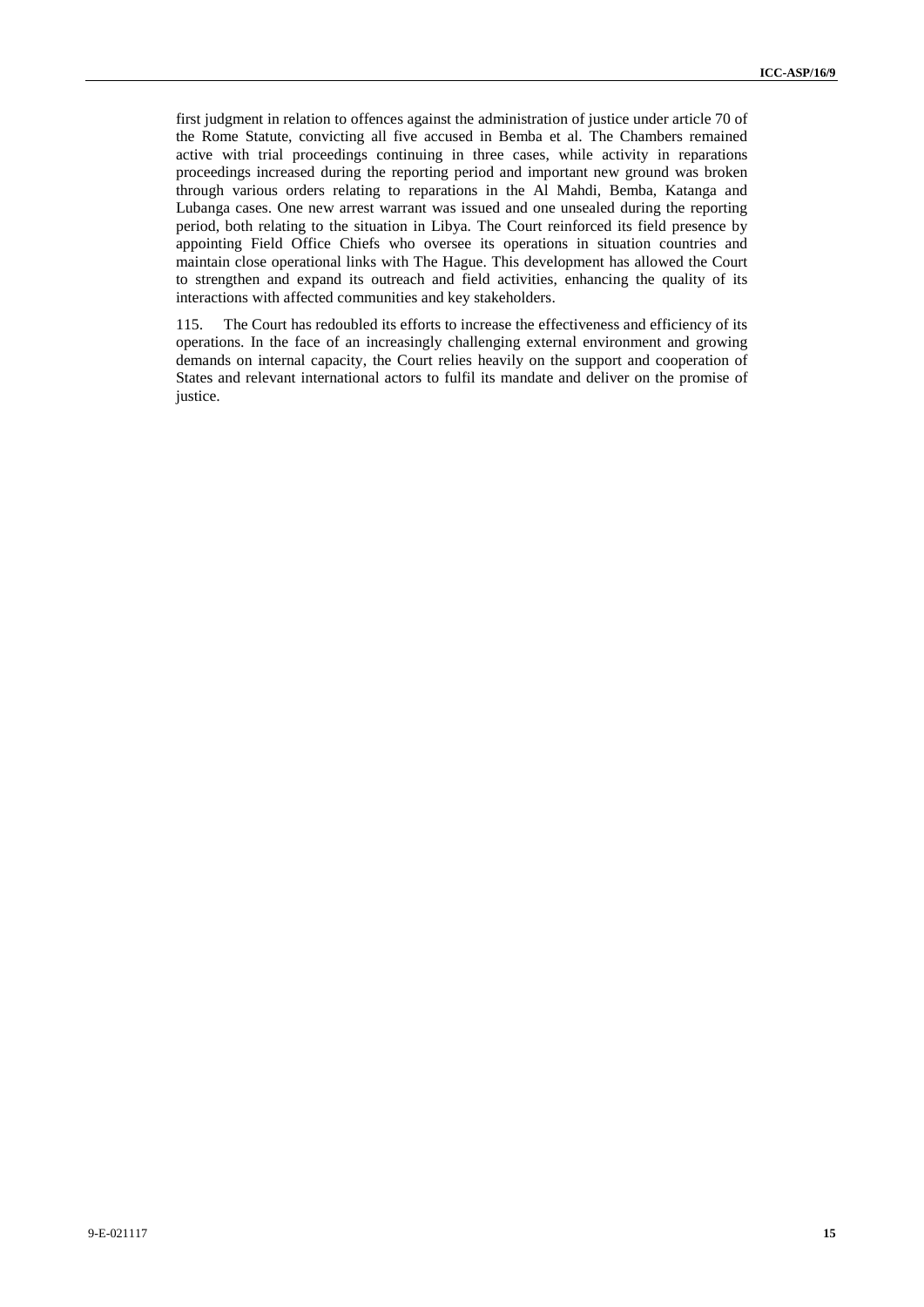## **Annex**

# **The ICC's year in numbers**

| Where                   | What                                                                            | Details and remarks                                                                                                                                                                                                                                                                                                                                                                                                                                                                                                                                                                                                                        |
|-------------------------|---------------------------------------------------------------------------------|--------------------------------------------------------------------------------------------------------------------------------------------------------------------------------------------------------------------------------------------------------------------------------------------------------------------------------------------------------------------------------------------------------------------------------------------------------------------------------------------------------------------------------------------------------------------------------------------------------------------------------------------|
|                         | 20 cases and 10 situations                                                      | DRC - 1) Lubanga, 2) Ntaganda, 3) Katanga, 4) Mudacumura; CAR - 5) Bemba<br>Gombo, 6) Bemba et al.; CAR II – no case; UGANDA – 7) Dominic Ongwen, 8) Joseph<br>Kony and Vincent Otti; DARFUR (SUDAN) - 9) Al Bashir, 10) Ahmad Harun and Ali<br>Kushayb, 11) Banda, 12) Hussein; KENYA - 13) Barasa, 14) Paul Gicheru and Philip<br>Kipkoech Bett; LIBYA - 15) Gaddafi, 16) Al-Tuhamy Mohamed Khaled, 17) Mahmoud<br>Mustafa Busayf Al-Werfalli; COTE D'IVOIRE - 18) Laurent Gbagbo and Blé Goudé,<br>19) Simone Gbagbo; MALI - 20) Al Mahdi; GEORGIA - no case.                                                                           |
| In the<br>courtroom     | 323 hearings with 142<br>witnesses testifying                                   | 142 witnesses have testified, with 117 appearing physically before the Court in The<br>Hague and 25 testifying via video link.                                                                                                                                                                                                                                                                                                                                                                                                                                                                                                             |
|                         | 12,848 participating victims                                                    | More than 5,000 victims represented in the <i>Bemba</i> case, more than 2,000 in the<br>Ntaganda case, more than 700 in the Gbagbo- Blé Goudé case, more than 4,000 in the<br>Ongwen case, and 8 in the Al Mahdi case. Victims are represented by external counsel<br>or, in the Gbagbo-Blé Goudé and Ntaganda cases, by the OPCV. In the Ongwen case,<br>victims are divided into two groups represented by an external counsel and OPCV<br>respectively.                                                                                                                                                                                 |
|                         | 423 decisions and 134 orders<br>issued                                          | Decisions: excluding annexes $-372$ ; excluding annexes and corrigenda $-367$ ;<br>excluding annexes, corrigenda, and redacted versions - 291. Orders: excluding annexes<br>- 95; excluding annexes and corrigenda - 95; excluding annexes, corrigenda, and<br>redacted versions $-90$ .                                                                                                                                                                                                                                                                                                                                                   |
|                         | 2 final judgments and 7<br>judgments on interlocutory<br>appeals                | Final judgments: The Prosecutor v. Ahmad Al Faqi Al Mahdi (ICC-01/12-01/15), ICC-<br>01/12-01/15-171, Judgment and Sentence (27 September 2016); The Prosecutor v.<br>Jean-Pierre Bemba Gombo, Aimé Kilolo Musamba, Jean-Jacques Mangenda Kabongo,<br>Fidèle Babala Wandu and Narcisse Arido (ICC-01/05-01/13), ICC-01/05-01/13-1989,<br>Judgment pursuant to Article 74 of the Statute (9 October 2016).                                                                                                                                                                                                                                  |
|                         | 11,876 filings made                                                             | Includes originals, translations, annexes, corrected and redacted versions.                                                                                                                                                                                                                                                                                                                                                                                                                                                                                                                                                                |
|                         | Assistance provided on<br>request to 21 out of 35<br>defence and victims' teams | The Counsel Support Section (CSS) centralises and coordinates all logistical and<br>administrative support to defence counsel, legal representatives of victims and their<br>teams. During the reporting period, it facilitated the deployment of 80 missions to<br>situation countries. CSS provided support to 15 defence and 6 victims' teams, including<br>93 defence team members in Lubanga, Katanga, Ntaganda, Bemba, Bemba et al.,<br>Gbagbo & Blé Goudé, Ongwen, Al Mahdi, Banda and Gaddafi; and 32 members of<br>legal representatives of victims' teams in Lubanga 1 & 2, Katanga, Bemba, Ruto &<br>Sang, Al Mahdi and Ongwen. |
| Behind the<br>courtroom | 6 persons in custody                                                            | A total number of six persons were in custody during the reporting period: Mr Al<br>Mahdi, Mr Bemba, Mr Blé Goudé, Mr Gbagbo, Mr Ntaganda and Mr Onwgen                                                                                                                                                                                                                                                                                                                                                                                                                                                                                    |
|                         | 2,083 victims were granted<br>participating status                              | These victims were all accepted to participate in the trial phase of the <i>Ongwen</i> case.                                                                                                                                                                                                                                                                                                                                                                                                                                                                                                                                               |
|                         | 10 participation forms<br>received; 2,334 reparations<br>forms received         | The vast majority represent applications related to the situation in Côte d'Ivoire.                                                                                                                                                                                                                                                                                                                                                                                                                                                                                                                                                        |
|                         | 41 lawyers added to the list<br>of counsel with a total of 726<br>persons       | In addition, 24 persons added to the list of assistants to counsel, making a total of 301<br>persons.                                                                                                                                                                                                                                                                                                                                                                                                                                                                                                                                      |
|                         | 618 article 15<br>communications received                                       | The OTP continued to analyse information received alleging the commission of crimes<br>potentially falling within the Court's jurisdiction. From 1 August 2016 to 31 August<br>2017, the OTP registered 618 communications submitted under article 15, of which:<br>402 were manifestly outside the Court's jurisdiction; 58 were unrelated to current<br>situations and warranted further analysis; 76 were linked to a situation already under<br>analysis; and 82 were linked to an investigation or prosecution.                                                                                                                       |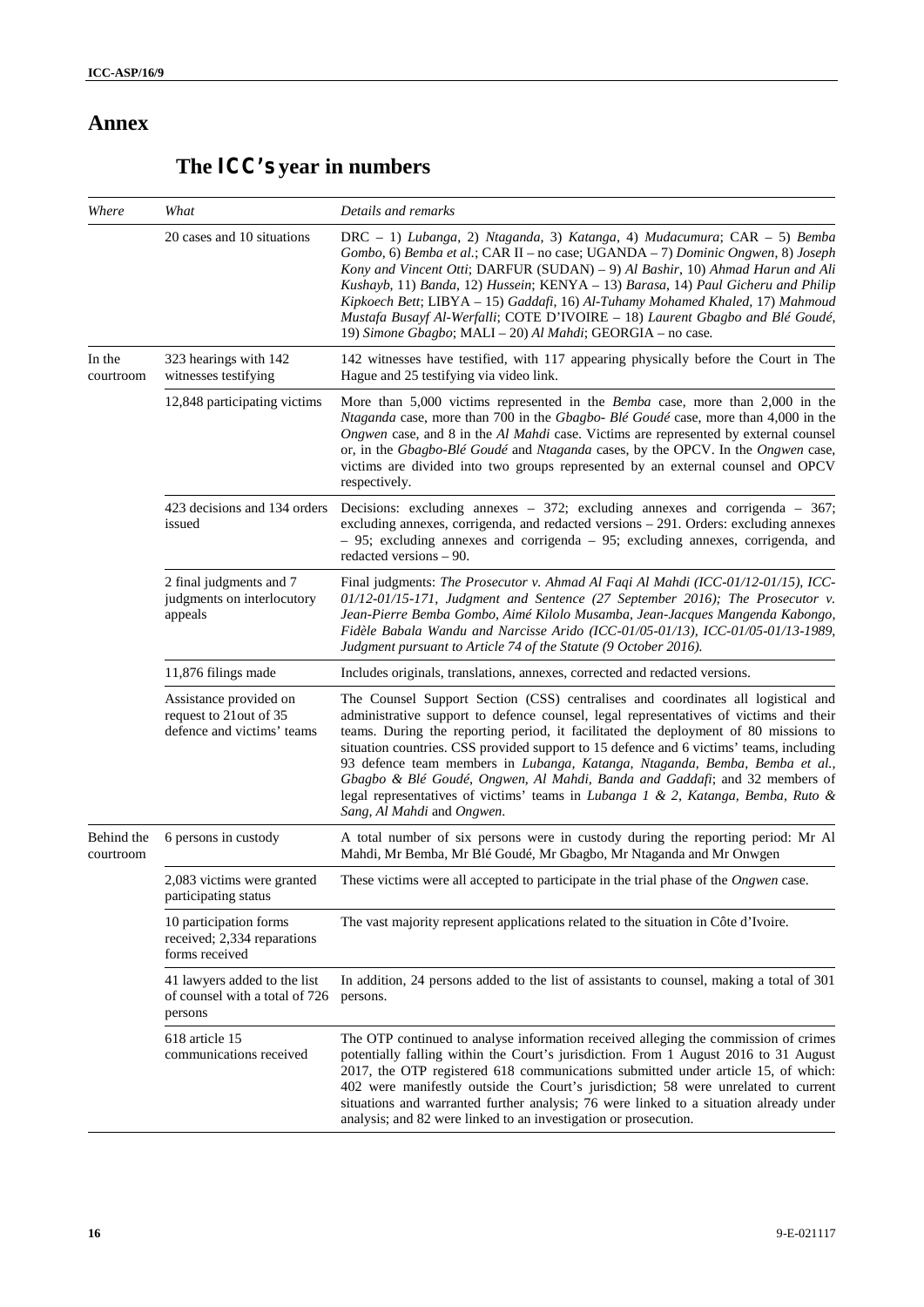| Where | What                                                                                                                                  | Details and remarks                                                                                                                                                                                                                                                                                                                                                                                                                                                                                                                                                                                                                                                                                                                                                                                                                                                                                                                                                                                                                                                                                                    |
|-------|---------------------------------------------------------------------------------------------------------------------------------------|------------------------------------------------------------------------------------------------------------------------------------------------------------------------------------------------------------------------------------------------------------------------------------------------------------------------------------------------------------------------------------------------------------------------------------------------------------------------------------------------------------------------------------------------------------------------------------------------------------------------------------------------------------------------------------------------------------------------------------------------------------------------------------------------------------------------------------------------------------------------------------------------------------------------------------------------------------------------------------------------------------------------------------------------------------------------------------------------------------------------|
|       | 3,769 interpreter days                                                                                                                | Covers the period from 1 September 2016 to 1 September 2017. Court and conference<br>interpretation: hearings, seminars/roundtables, visits from delegations, NGO/diplomatic<br>briefings and others $-3,058$ interpreter days; field and operational interpreter days $-$<br>711.                                                                                                                                                                                                                                                                                                                                                                                                                                                                                                                                                                                                                                                                                                                                                                                                                                     |
|       | 111,311 pages or 1,448<br>transcripts                                                                                                 | Includes French and English transcripts.                                                                                                                                                                                                                                                                                                                                                                                                                                                                                                                                                                                                                                                                                                                                                                                                                                                                                                                                                                                                                                                                               |
|       | 27,736 pages of translation<br>requested; 12,380 pages<br>finalized                                                                   | 23,441 pages of judicial translations were requested, with 8,667 pages finalized. 4,295<br>pages of non-judicial translations were requested, with 3,713 pages finalized.                                                                                                                                                                                                                                                                                                                                                                                                                                                                                                                                                                                                                                                                                                                                                                                                                                                                                                                                              |
|       | 19,523 visitors received                                                                                                              | VIP visits (ministerial level and above) - 93, approximately 500 individuals;<br>stakeholder visits (diplomats, NGOs, lawyers, prosecutors and journalists) - 155 visits,<br>or 2,507 individuals; general information visits by university students and the general<br>public $-735$ visits, or 16,374 individuals.                                                                                                                                                                                                                                                                                                                                                                                                                                                                                                                                                                                                                                                                                                                                                                                                   |
|       | 31,648 job applications<br>processed, with 262<br>recruitments, and 880 staff<br>members in established posts<br>as at 31 August 2017 | During the period covered: 9,769 applications for short-term positions, 21,879<br>applications for fixed-term positions, with 133 recruitments for fixed-term and 129<br>recruitments for short-term positions. In addition, 76 staff members were in positions<br>funded by General Temporary Assistance and 107 on short-term appointments.                                                                                                                                                                                                                                                                                                                                                                                                                                                                                                                                                                                                                                                                                                                                                                          |
|       | 239 interns and 40 visiting<br>professionals recruited                                                                                | These are unpaid positions between 3 and 6 months in duration.                                                                                                                                                                                                                                                                                                                                                                                                                                                                                                                                                                                                                                                                                                                                                                                                                                                                                                                                                                                                                                                         |
|       | 1 Presidential Directive and<br>7 Administrative Instructions<br>promulgated                                                          | Presidential Directives set up procedures for implementation of regulations,<br>resolutions and decisions adopted by the ASP, including regulations and rules on<br>finance, staff, programme planning, budget, etc. A Presidential Directive was<br>promulgated to amend the Staff Regulations to align the mandatory age of separation<br>for staff of the Court with the UN Common System. Administrative Instructions<br>involve procedures, policies and regulatory matters of general concern. Seven were<br>published in this reporting period. These related to aligning the Court's compensation<br>package for professional staff with the changes made in the UN Common System, one<br>AI established an Information Management Governance Board, one AI established a<br>Court-wide policy on risk management, and one AI aligned the Court's policy on rest<br>and recuperation benefits with the United Nations. Information Circulars are<br>announcements of one-time or temporary interest regarding, inter alia, changes in salary<br>scales, entitlements and composition of committees and boards. |
|       | 6 external audits and 7<br>internal audits conducted                                                                                  | <b>External audits:</b> ReVision audit (September 2016); 2016 ICC interim audit (December<br>2016); 2016 TFV interim audit (December 2016); 2016 ICC final audit (May-June<br>2017); 2016 TFV final audit (May-June 2017); performance audit of DEO (May 2017).<br><b>Internal audits:</b> Budget process (September 2016); security in field offices (January<br>2017); crisis management (January 2017); IT operations governance and strategy<br>(January 2017); victims and witnesses section (August 2017); IT projects management<br>(April 2017); outsourced IT environments (August 2017).                                                                                                                                                                                                                                                                                                                                                                                                                                                                                                                     |
|       | Approximately 80 victims<br>and witnesses and 360<br>dependants protected                                                             | The number of witnesses and dependants protected has decreased slightly from the<br>previous report due to some successful risk reductions measures being implemented for<br>the benefit of formerly protected individuals.                                                                                                                                                                                                                                                                                                                                                                                                                                                                                                                                                                                                                                                                                                                                                                                                                                                                                            |
|       | 1,361 missions undertaken                                                                                                             | OTP undertook 257 missions in non-situation countries, and 236 missions in situation<br>countries for the purposes of, inter alia, collecting evidence, screening and interviewing<br>witnesses, and securing the continued cooperation of its partners: $CAR - 63$ missions;<br>Côte d'Ivoire – 43 missions; Darfur, Chad – 6 missions; DRC – 29 missions; Kenya – 0<br>missions; Libya – 0 missions; Mali – 26 missions; Uganda – 47 missions; Georgia – 22.<br>The Registry undertook 195 missions in non-situation countries and 471 missions in<br>situation countries. 91 additional missions were conducted in non-situation countries,<br>while 111 missions were conducted in situation countries by other entities including the<br>Presidency, Assembly of States Parties, the Trust Fund for Victims, and the OPCV.                                                                                                                                                                                                                                                                                        |